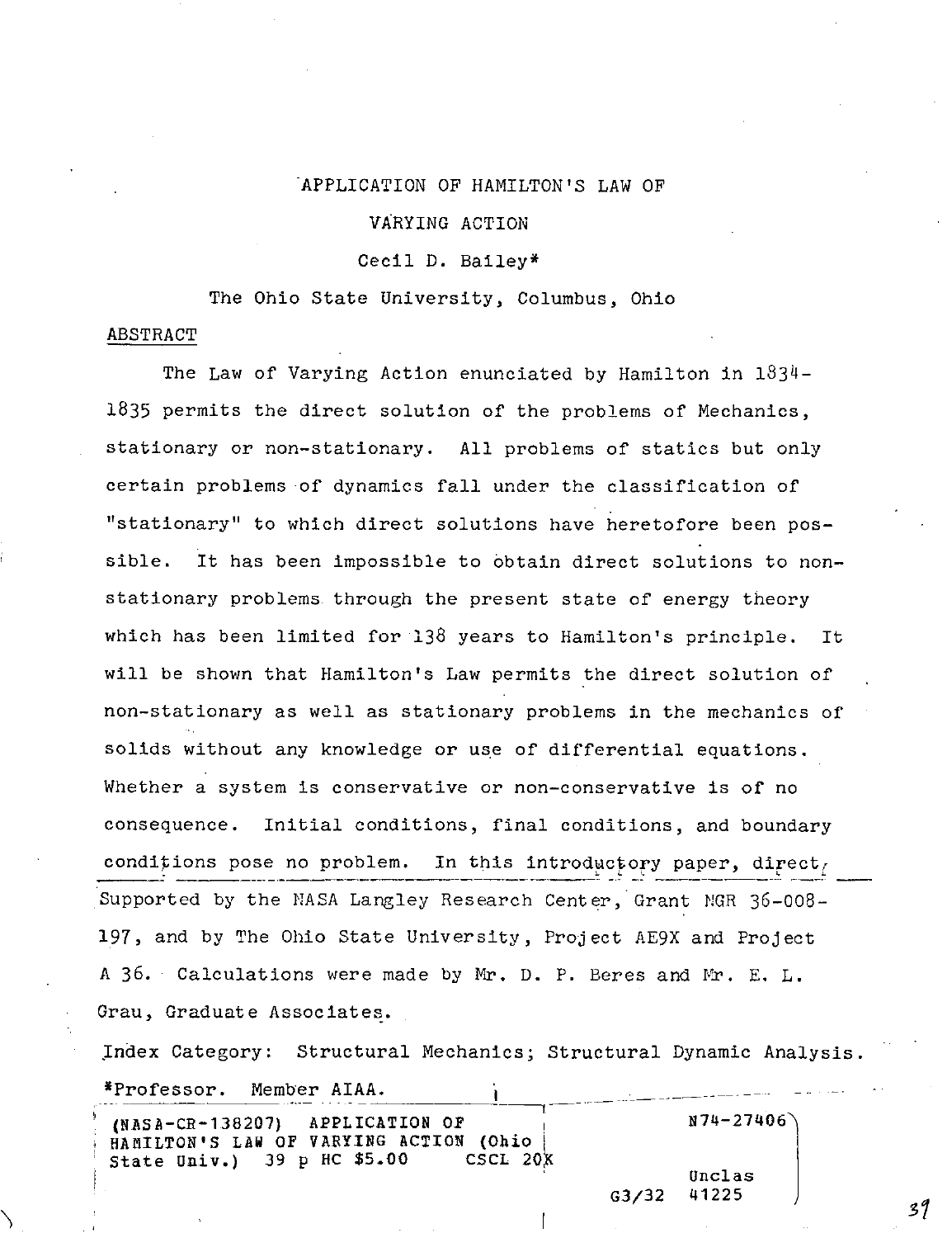solutions are demonstrated for conservative and non-conservative, stationary and/or non-stationary particle motion. The generality of this theory of mechanics, which is free of the constraints imposed by the mathematics of differential equations, will be demonstrated in subsequent papers on stationary and non-stationary motion of beams and plates. All of these papers will stress three. major points: 1) simplicity, 2) generality, and 3) accuracy.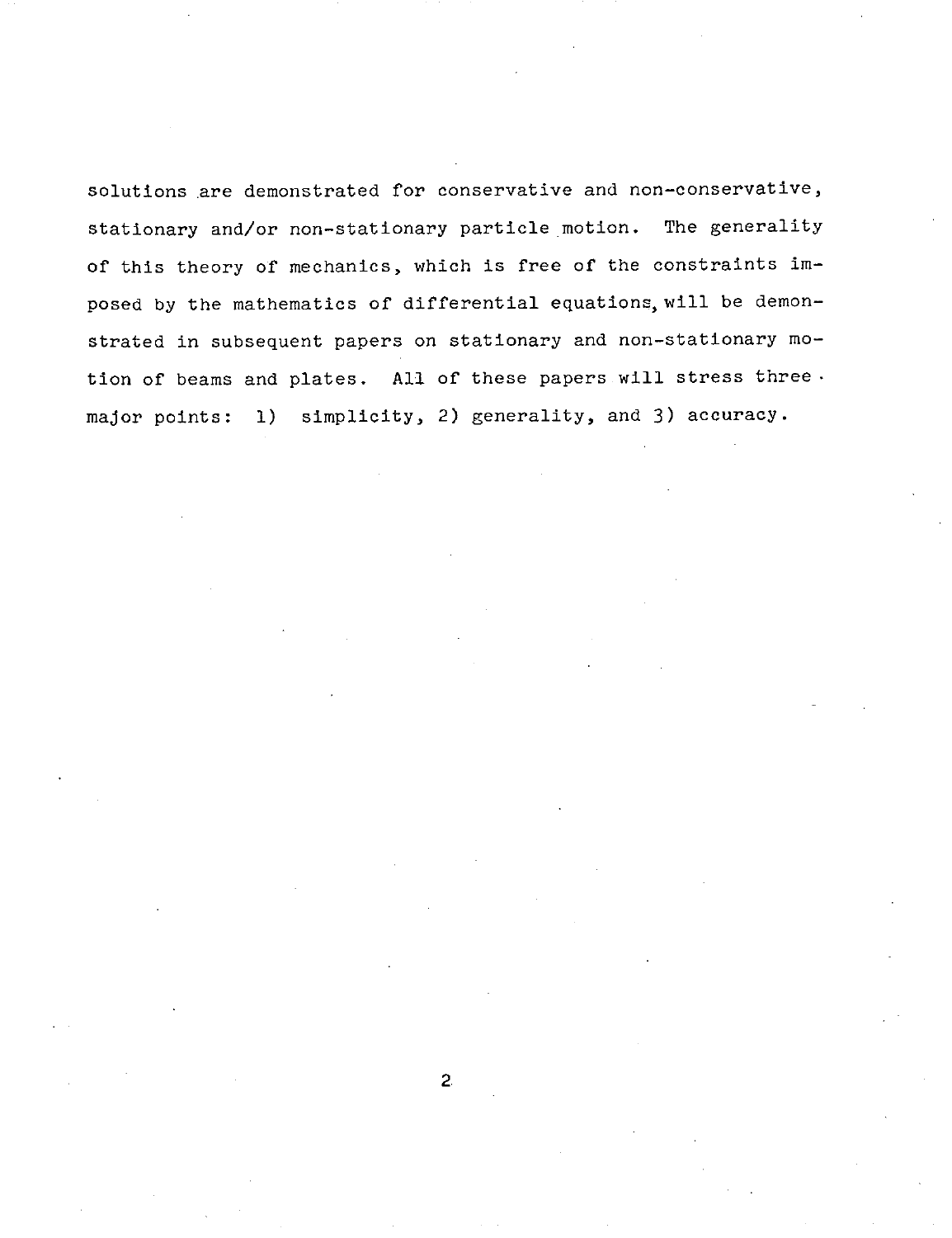## NOMENCLATURE

| ΑĄ                              | coefficients of power series time variable                                    |
|---------------------------------|-------------------------------------------------------------------------------|
| $B_{\hat{k}}$                   | coefficients of power series time variable                                    |
| $\mathbf{c}$                    | damping force coefficient. May be function of time                            |
| $c_{\hat{\sigma}}$              | damping coefficient at $t = t_{\hat{A}}$                                      |
| ዱ                               | rate of change of damping coefficient                                         |
| $\mathbf{e}_{\hat{\mathbf{e}}}$ | critical damping coefficient                                                  |
| $F_{\hat{\mathcal{O}}}$         | force at $t = t_{\hat{\theta}}$                                               |
| g                               | Gravitational parameter. Taken as constant in this paper                      |
| i,j;k,k                         | subscripts                                                                    |
| k.                              | spring force coefficient. May be function of time                             |
| $k_{\hat{\alpha}}$              | spring coefficient at $t = t_{A}$                                             |
| $k_{\uparrow}$                  | rate of change of spring coefficient                                          |
| m                               | mass. May be function of time                                                 |
| $m_{\hat{\Omega}}$              | total mass at t = $t_{\hat{A}}$                                               |
| $m_{\hat{+}}$                   | rate of change of mass in variable mass problem; also                         |
|                                 | mass number one in two-degree of freedom problem                              |
| M,N                             | number of terms in truncated power series. Also                               |
|                                 | degree of resulting polynomial                                                |
| Qî                              | general force acting in general displacement direction                        |
| $\mathbf{P}$                    | dependent space variable, generalized displacement                            |
| т                               | kinetic energy, work of inertial forces                                       |
| Т                               | period, seconds, $T = 2\pi/\omega$                                            |
| $T_{\bigoplus}$                 | static thrust of rocket, $T_{\hat{\alpha}} = m_{\hat{\beta}}V_{\hat{\alpha}}$ |
| t                               | real time                                                                     |
| $t_{\hat{\theta}}$              | time at which observation of phenomena begins                                 |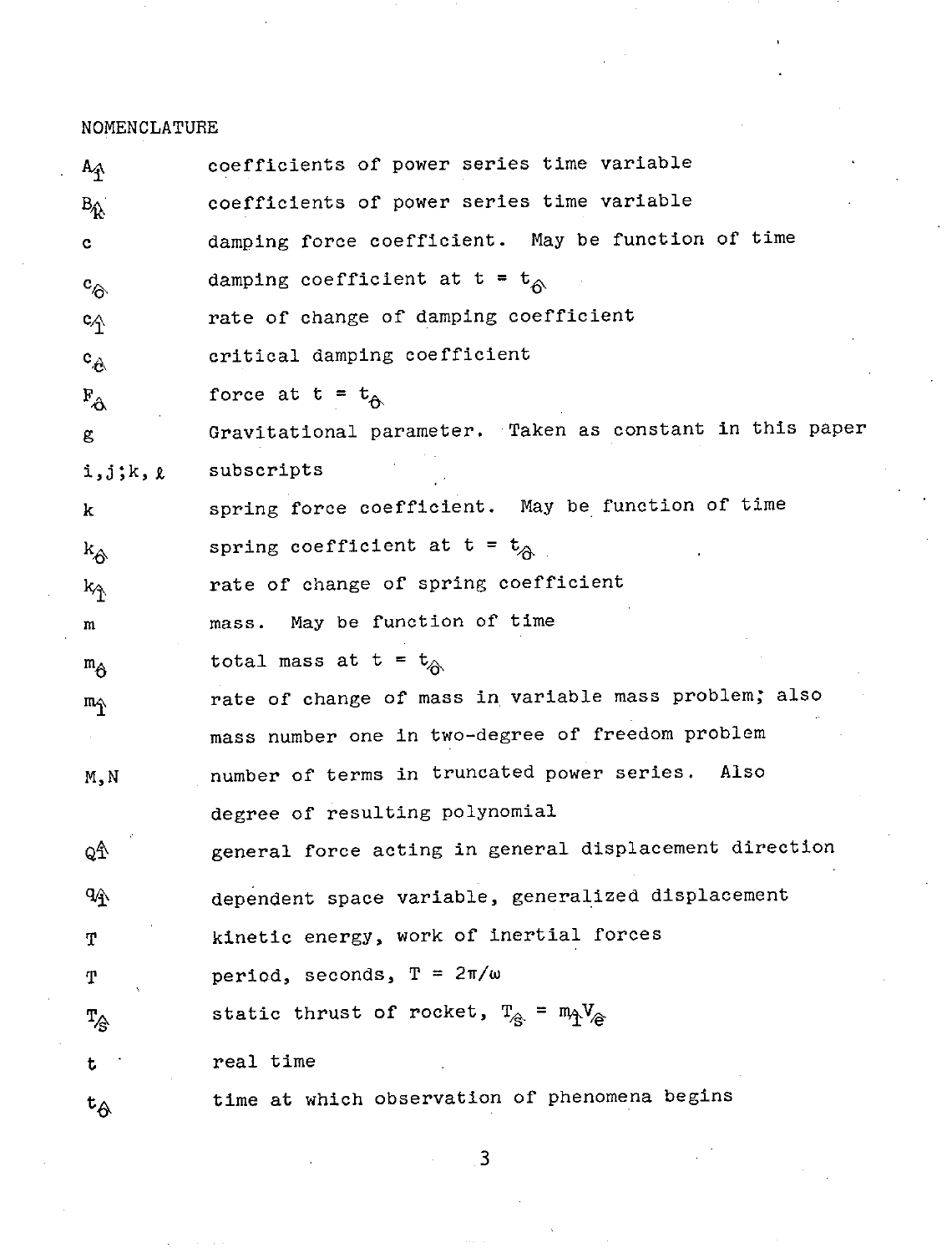| $t_{\Upsilon}$                                              | time at which observation of phenomena ends                       |
|-------------------------------------------------------------|-------------------------------------------------------------------|
| $\mathbf{v}_{\!\!\scriptscriptstyle\partial\!\!\!\!\minus}$ | initial velocity at t = $t_{\hat{A}}$                             |
| W                                                           | work of all forces other than inertial forces                     |
| y, y                                                        | dependent space variable; displacement, velocity                  |
| $y_{\hat{\sigma}}$                                          | initial displacement at $t = t_{\text{A}}$                        |
| δ÷                                                          | operates on displacement while forces are held constant           |
| ζ                                                           | non-dimensional damping coefficient, $\zeta = c/c_{\hat{\alpha}}$ |
| $\theta_4$ , $\theta_2$                                     | dependent space variables, angular displacement                   |
| $\theta_1$ $\theta_2$ $\theta_3$                            | angular displacement at $t = t_{\text{A}}$                        |
| $\theta$ 10, $\theta$ 20                                    | angular velocity at t = $t_{\hat{A}}$                             |
|                                                             | non-dimensional time, $\tau = t/t_{\hat{\alpha}}$                 |
| ω                                                           | circular frequency, radians/sec., harmonic motion                 |

и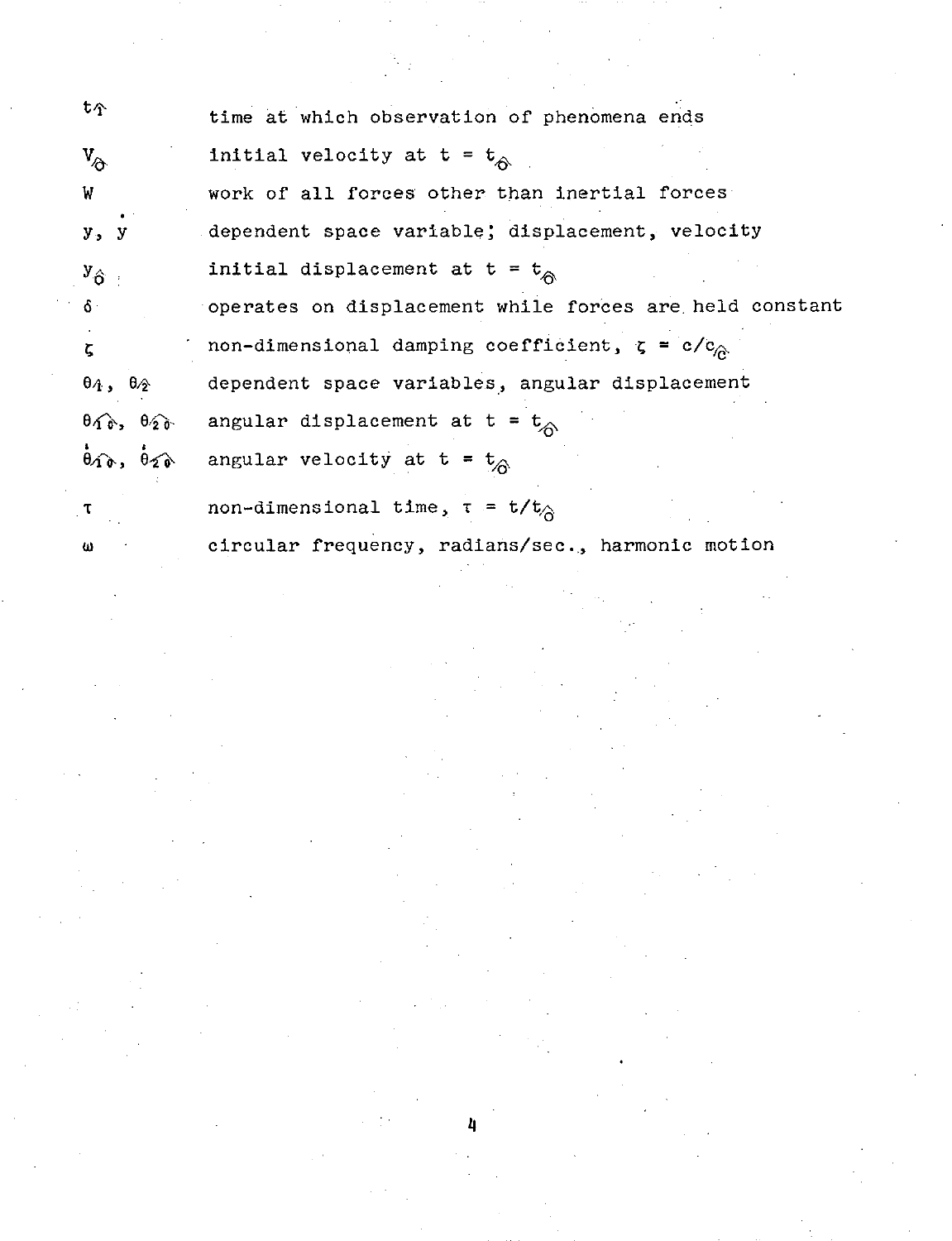#### INTRODUCTION

Hamilton set forth the Law of Varying Action in papers concerning a general method in dynamics, published in 1834 and 1835. $\stackrel{1}{\sim}$ When the varied paths were assumed to be co-terminus with the real path in both space and time, Hamilton's Law reduced to Hamilton's principle. By the year 1937, when Osgood published his text, "Mechanics," $\mathbb{R}$  Hamilton's principle had been established as "...an independent foundation of mechanics.<sup> $n$ 2</sup> Osgood simply postulates the integral,

$$
\int_{t_0}^{t_1} (\tau + w) dt
$$
 (1)

which he called Hamilton's integral and then obtains the following equation by varying Hamilton's integral and integrating the kinetic energy term by parts:

$$
\delta \int_{t_0}^{t_0} (T + w) dt = \frac{\partial T}{\partial \dot{q}_i} \delta q_i \Big|_{t_0}^{t_1} - \int_{t_0}^{t_1} \left(\frac{d}{dt} \frac{\partial T}{\partial \dot{q}_i} - \frac{\partial T}{\partial q_i} - Q_i\right) S q_i dt \qquad (2)
$$

where generalized coordinates have been used instead of the Cartesian coordinates used by Osgood, and where 6t has been set equal to zero at the outset. Following Hamilton, Osgood assumes all of the  $6q<sub>A</sub>$  to vanish at  $t<sub>A</sub>$  and  $t<sub>A</sub>$ ; i.e., the end points of the varied paths are postulated to be co-terminus with the real path; thus, the first term on the right vanishes. The integrand of the second term on the right is the equations of Lagrange which are known to vanish. Eq. 2 then reduces to Hamilton's principle,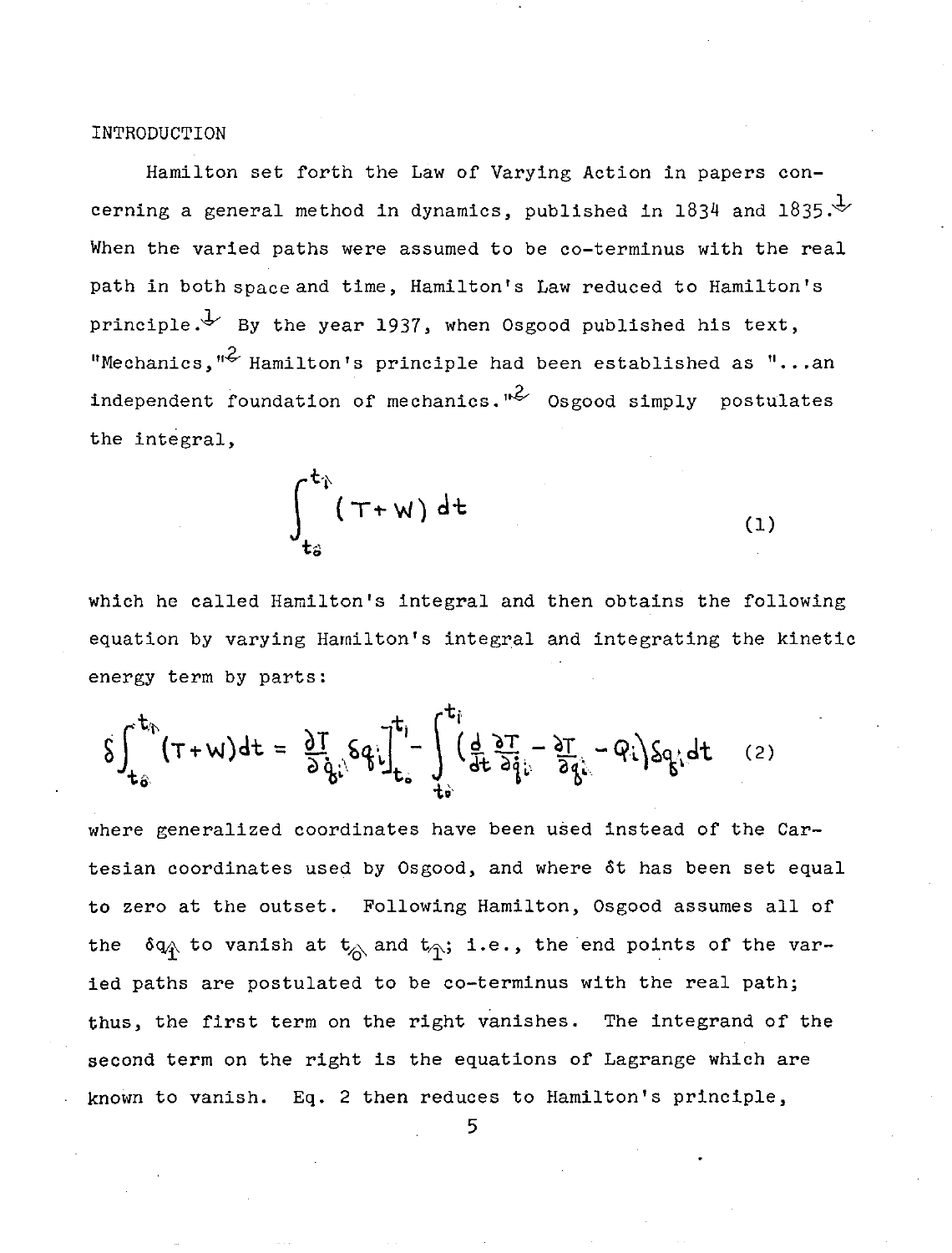$$
\int_{t/a}^{t/a} (\tau + w) dt = 0
$$
 (3)

where it is understood that W is the work of both conservative and non-conservative forces.

When it is observed that Lagrange's equations vanish whether or not the  $6q_A$ vanish at  $t_A$  and  $t_A$ , eq. 2 results in the mathematical expression for the Law of Varying Action where 6t has been set equal to zero for the Newtonian and/or Lagrangian mechanics to be discussed herein,

$$
\delta \int_{\mathbf{t}_{\hat{\theta}}}^{\mathbf{t}_{\hat{\theta}}} (\mathbf{T} + \mathbf{W}) d\mathbf{t} - \frac{\partial \mathbf{T}}{\partial \hat{q}} \delta q_{\hat{\theta}} \Big|_{\mathbf{t}_{\hat{\theta}}}^{\mathbf{t}_{\hat{\theta}}} = O
$$
 (4)

Note that the zero on the right hand side of eq. 4 results from the fact that nature requires the equations of equilibrium to vanish as observed by Newton. It has nothing to do with the proof in variational calculus that the integral is an extremum. The meaning of eq. 4 is then quite clear,

> "A particle or a system or particles will follow a path and/or assume a configuration such that the equation,  $\int_{t_0}^{t_0} (T+w) dt - \frac{\partial T}{\partial \dot{\phi}^k} S_{\theta}t \Big]_{t_0}^{t_0} = 0$ is satisfied."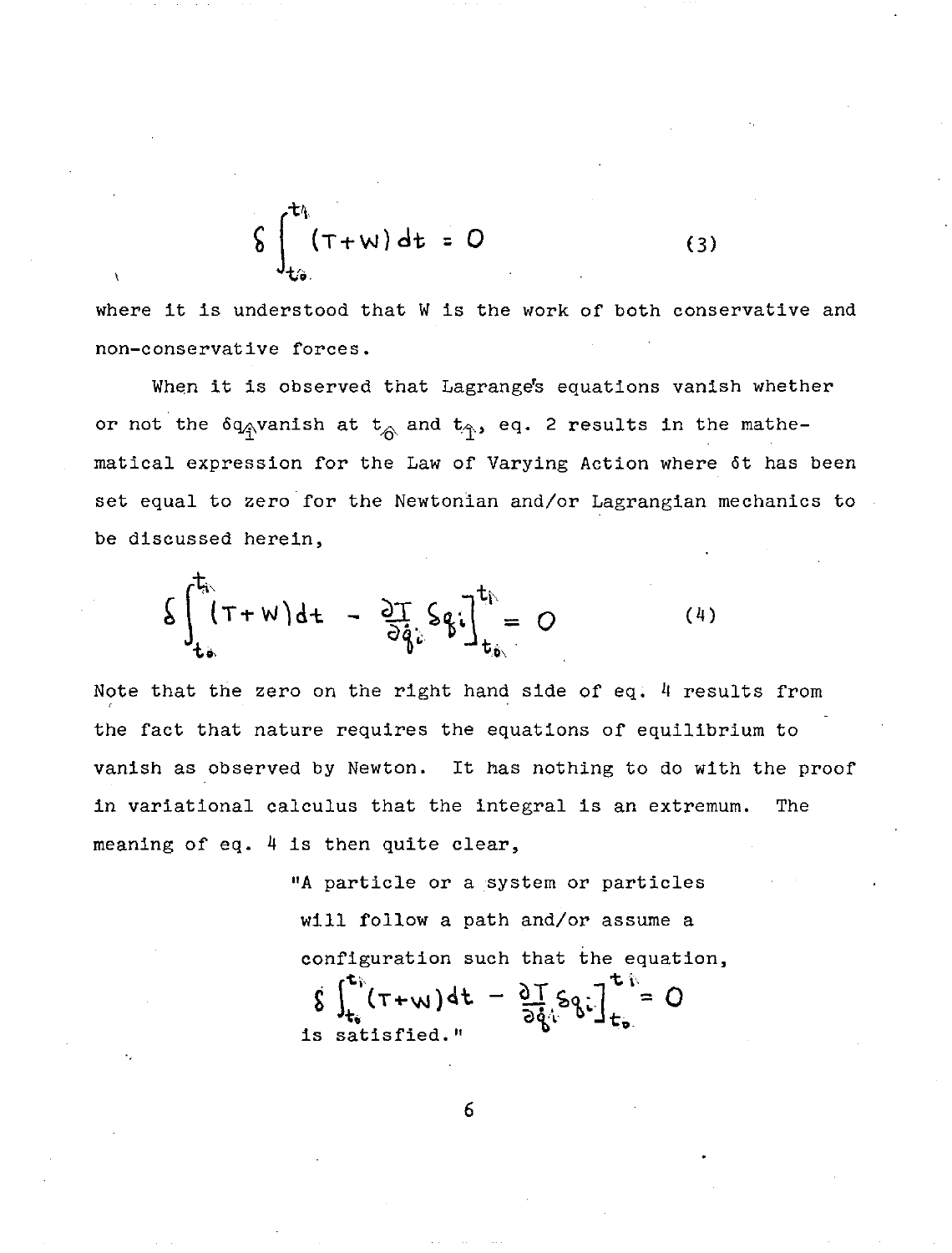Another interesting point is that the integral on the right hand side of eq. 2, when taken alone, is identical to the result obtained when Galerkins method is applied to Lagranges equation. Here, without any reasonings as to setting the weighted error equal to zero, it is seen that the equation,

$$
\int_{t_0}^{t_1} \left(\frac{d}{dt} \frac{\partial T}{\partial \dot{q}_i} - \frac{\partial T}{\partial q_i} - Q_i\right) S q_i dt = 0
$$
 (5)

vanishes if and only if eq. 4 vanishes. Thus, the Ritz $3$  method of solution correctly applied to eq. 4 can readily be shown to be identical to the Galerkin method applied to the differential equations of Lagrange or Euler-Lagrange, as in eq. 5. Although the Lagrange or Euler-Lagrange equations are equally available from eq. 3 and eq. 4 it is well known that the direct solution method of Ritz cannot be applied to Hamilton's principle with the same generality with which Galerkins method can be applied to the differential equations of Lagrange or Euler-Lagrange.

It has been obvious to competent researchers that something is wrong somewhere. Bisplinghoff and Ashley on p. 36 of Ref. 4, identify the problem,

> "No difficulty is encountered when Lagrange's equations can be constructed, for these are differential equations which may, in principle, be integrated from instant to instant. But the question of how to handle the upper limit  $t_{\hat{m}}$  during direct application of Hamilton's principle is a more subtle one."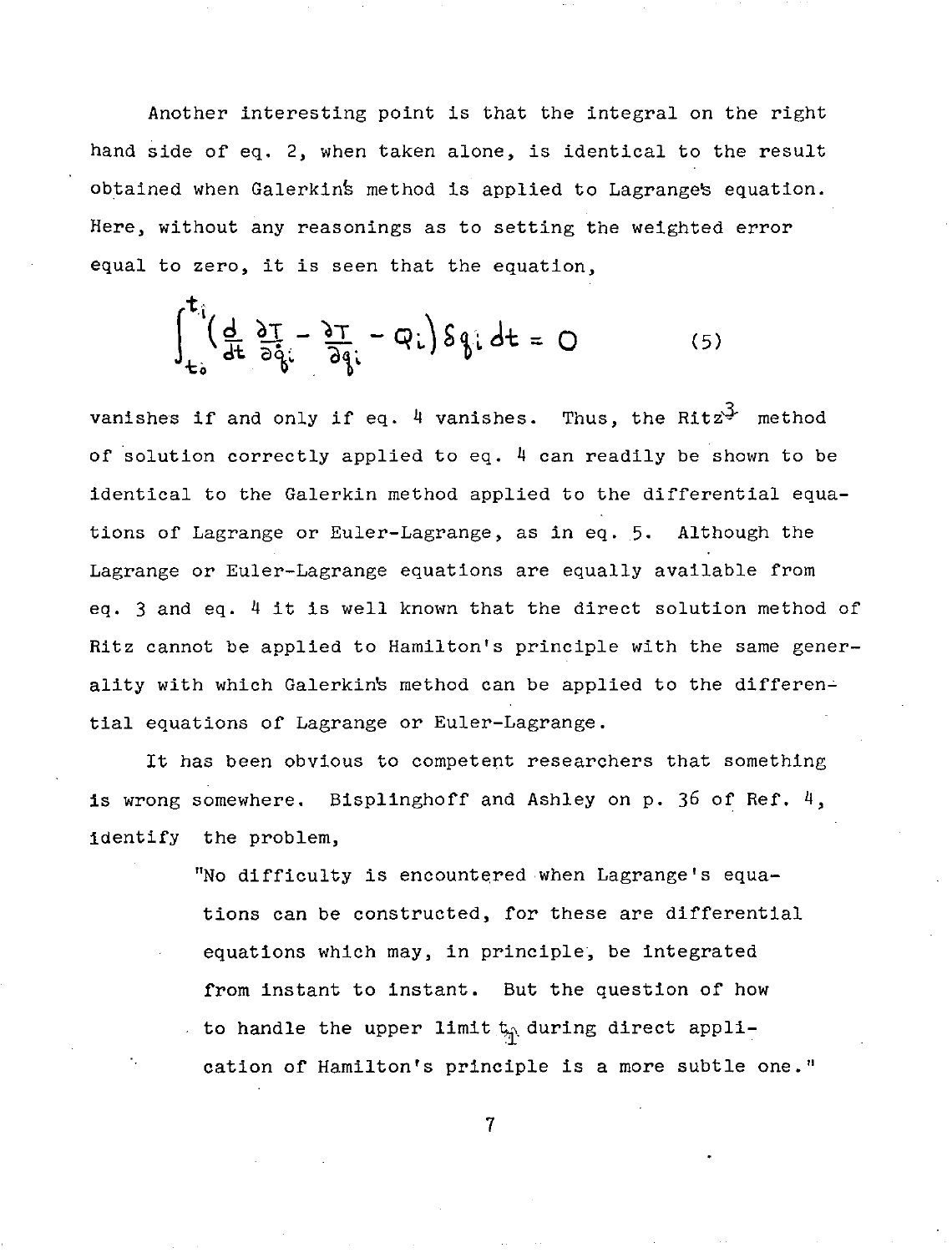The wording of this statement implies two things: 1) that it may not be possible to construct Lagrange's equations for a physical system from Hamilton's principle and 2) that Bisplinghoff and Ashley did not have the slightest suspicion that the problem lies directly in the concepts with which Hamilton's principle has been passed along for 138 years.

Fung, p. 318, Ref. 5, arrives at a restricted form of Hamilton's Law for a deformable body,

> In some applications of the direct method of calculation it is even desirable to liberalize the variations  $\delta u_{\hat{p}}$  at the instant  $t_{\hat{p}}$  and  $t_{\hat{p}}$  and use Hamilton's principle in the variational form (4) which cannot be expressed elegantly as the mimimum of a well-defined functional. On the other hand, such a formulation will be accessible to the direct methods of solution. On introducing (5), (7), and (10), we may rewrite eq. (4) in the following form

(13)  $\int_{t_0}^{t_0} \delta (U - K + A) dt = \int_{t_0}^{t_0} \int_{t_0}^{t_0} F_{L} SU_{L} dV dt + \int_{t_0}^{t_0} \int_{s}^{t_0} \tilde{T}_{L} S U_{L} dS dt + \int_{V} \rho \frac{\partial U_{L}^{L}}{\partial t} SU_{L} dV \frac{1}{2} t_{L}$ 

First, Fung's eq. (13) is not Hamilton's principle. Because of the last term and the concepts under which it was derived, it is a very restricted form of Hamilton's Law. Second, Fung gives no indication as to how the problem of the upper limit,  $t_{\hat{\gamma}}$ , as pointed out by Bisplingfhoff and Ashley, is to be treated. Third, this writer is not aware of any successful attempt to achieve a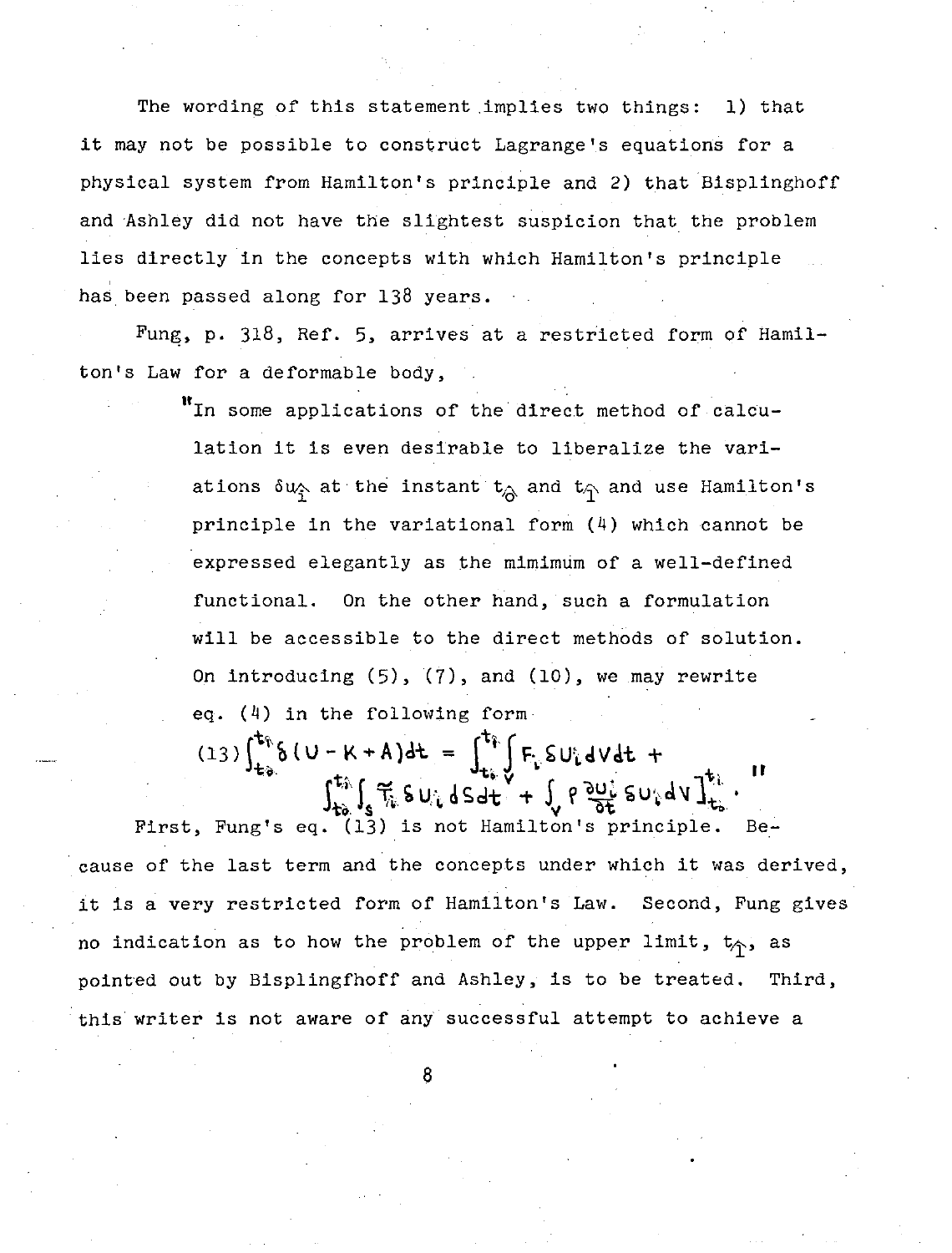direct solution to any non-stationary problem of mechanics by the use of Fung's concepts and his eq. (13). For stationary problems, his eq. (13) reduces immediately, as does Hamilton's Law, to Hamilton's principle.

The lack of generality of the direct solutions obtainable from Hamilton's principle may have undermined confidence in the accuracy obtainable for such solutions. The writer's experience with the literature indicates that such is the case. This problem is also implied by Fung's beginning sentence on p. 336 $\mathcal{C}$ , "If we try to approximate...". This implies that we may not be able to approximate and would discourage one from trying. A sequence of papers on non-stationary motion of particles, beams, plates, and shells will demonstrate that Hamilton's Law will yiela answers with almost unbelievable simplicity and accuracy. The breadth of the problems, both stationary and non-stationary, will serve to demonstrate the generality of Hamilton's Law when applied with the proper concepts.

It is the purpose of this paper to demonstrate the application of Hamilton's Law to achieve completely general solutions to stationary and non-stationary particle motion problems by direct application of eq.  $4$ . To enable this to be accomplished with great simplicity, two well known observations are made:

(1) The path of any mass particle through space-time is continuous; i.e., no particle of matter can occupy two points in space at the same instant in time.

(2) The slope of the space-time path of any particle is continuous. 9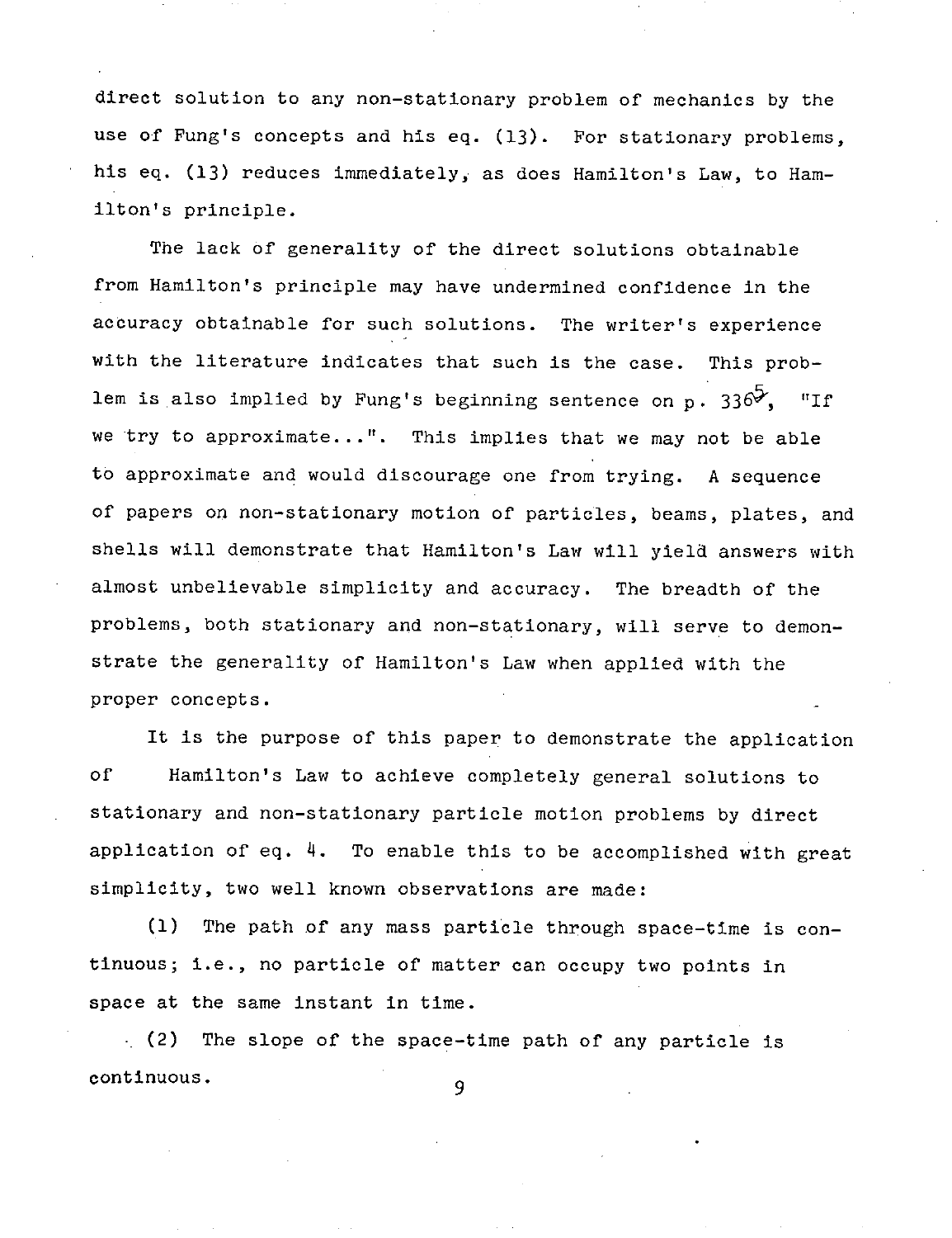Thus, the space-time path of any particle of matter is continuous with continuous first derivatives. This is precisely part of the requirement for admissible functions when using the Ritz method in conjunction with stationary problems in the theory of elasticity.  $\hat{v}$ 

To introduce the simplicity of the application, only linear, one and two degree of freedom particle motion will be treated in this paper. Many degrees of freedom are treated in deformable body problems.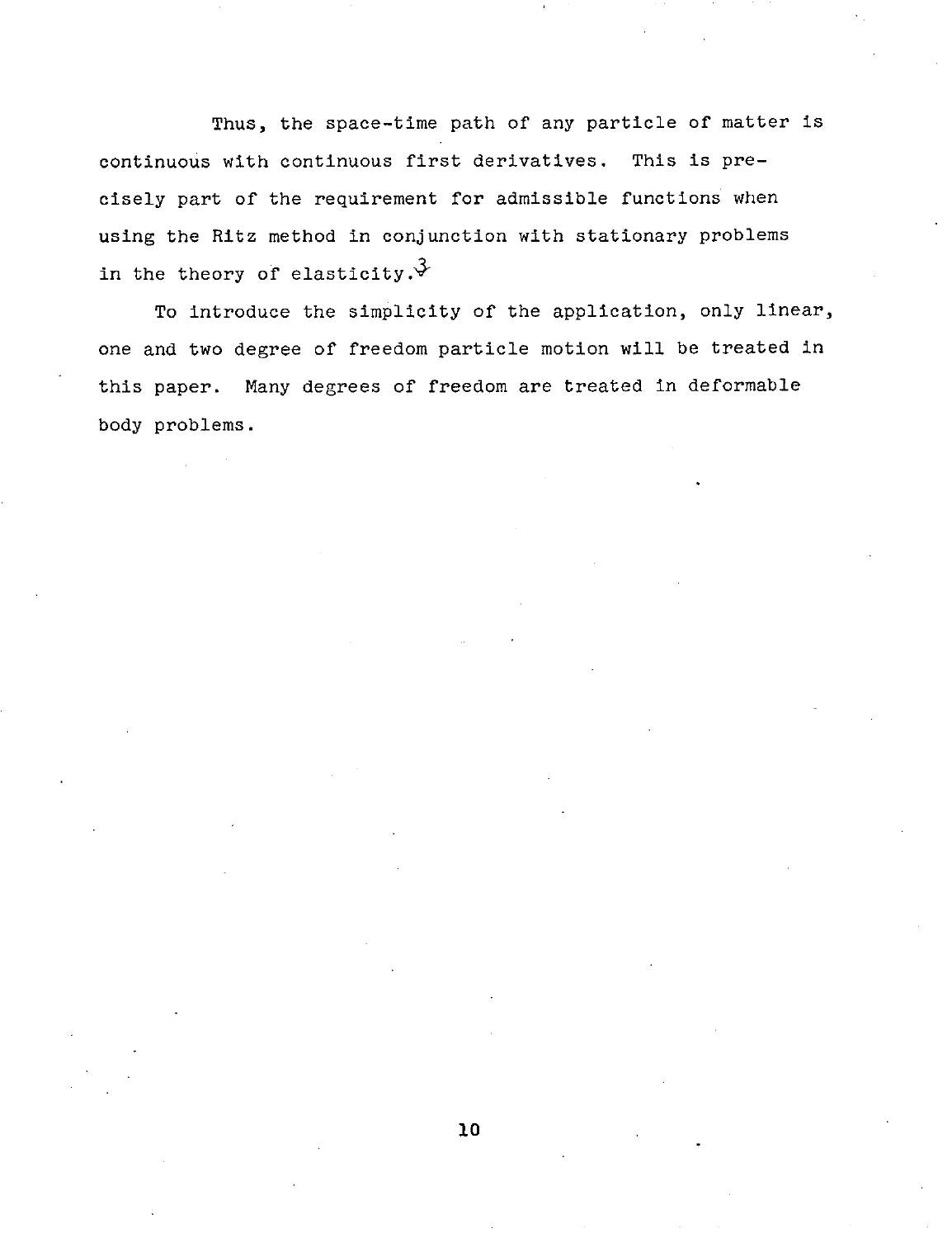### vNE DEGREE OF FREEDOM

Consider a particle of constant mass on which acts a linear restoring force, k(t)y, a linear viscous damping force  $c(t)y$  and a force that is a specified function of time  $F(t)$ . In other words, this is the linear forced-damped-spring-mass system for which the differential equation is well-known and to which general solutions for comparison of results may be readily obtained from the differential equation. By substituting the kinetic energy and the work of the prescribed forces into eq. 4 and taking the variation, one obtains the equation,

 $\int_{+ \infty}^{t_1} \left\{ m \dot{v}_s \delta \dot{v}_s + (F - Ky_s - c \dot{v}_s) \delta \dot{v}_s \right\} dt - m \dot{v}_s \delta \dot{v}_s \Big|_{t_0}^{t_1} = 0$  (6)

The convential procedure at this point is to derive the differential equation from which the solution may be obtained. The purpose of this paper, however, is.to demonstrate that the solution may be obtained without any reference. to or knowledge of differential equations. By virtue of the fact that the time-space path is continuous with continuous first derivatives, it is possible to use as an admissible function a simple truncated power series,

$$
v_{\delta} = v_{\delta} + V_{\delta} t + \sum_{i=2}^{N} \overline{A}_{i} t^{i}
$$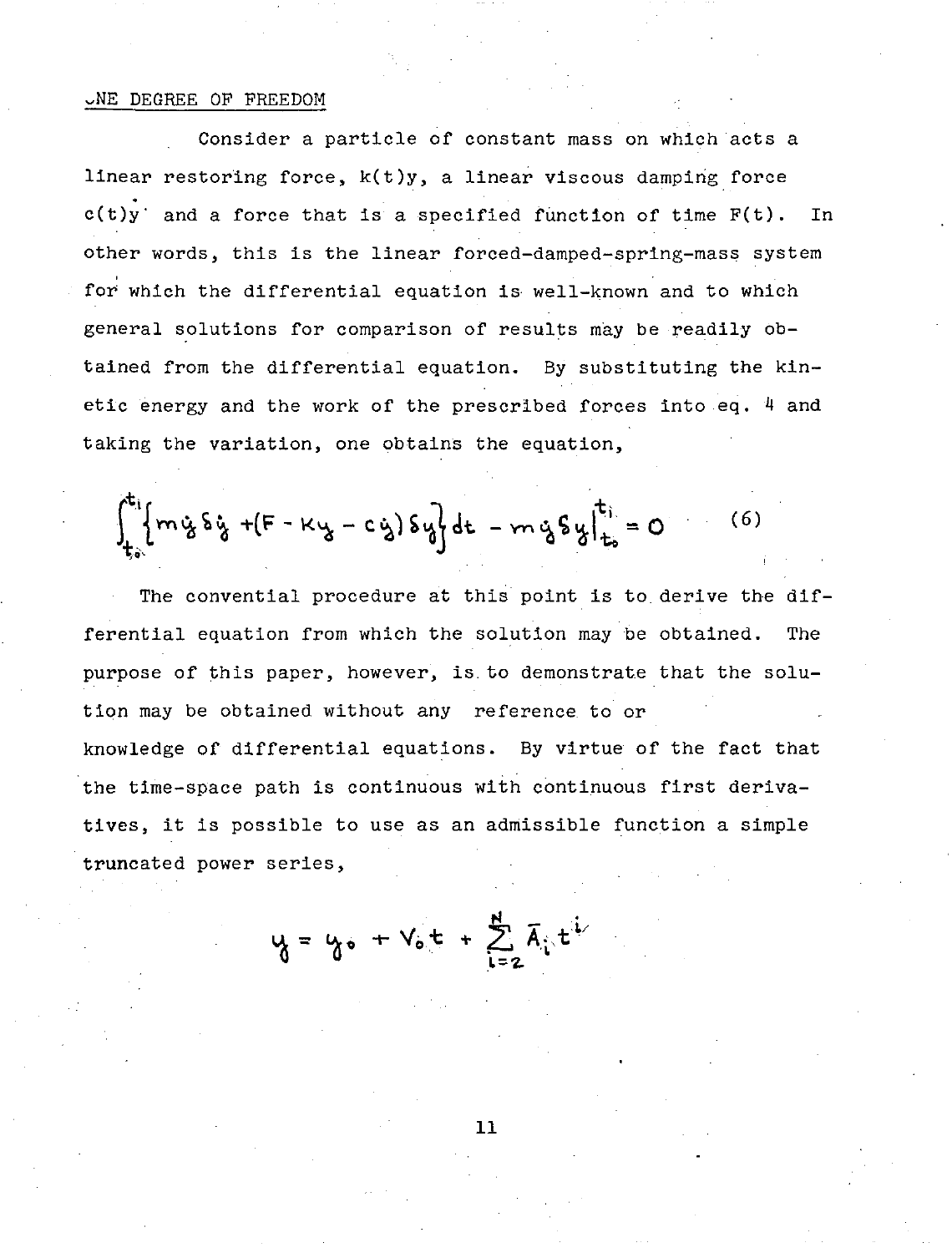Convergence is assured by Weirstrass' theorem.  $\Diamond$  Note that no concept of the shape of the time-space path is necessary. The power series must satisfy the specified displacement and velocity at t =  $t_A$  but not at t =  $t_A$ . The displacement and velocity at  $t_A$ cannot in general be known in advance because they are the result of both the initial conditions and the time history of the forces acting between  $t^A_{\theta}$  and  $t^A_{\theta}$ . By the use of constraints, conditions can be, of course, imposed at  $t_{\hat{\gamma}}$ .

In eq. 6, m, k, and c, may be, any one or all, functions of time. However,'for this example, assume these parameters to be constant. Put eq. 6 into more convenient computational form by non-dimensionalizing. Let,  $t = t_{\hat{T}}$  and divide by m/ $t_{\hat{T}}^3$ . Let the instant in time, to at which the observation begins, be  $t_{\hat{A}}$  = 0. Eq. 6 becomes,

$$
\int_{0}^{1} \{\dot{y}_{\delta}\dot{\gamma} - \frac{c_{\xi}}{m} |\dot{y}_{\delta}\gamma - \frac{Kt^2}{m} y \delta y + \frac{t^3}{m} F(t, \tau) \delta y \} dt - \dot{y} \delta y \Big|_{0}^{1} = 0
$$
 (7)

Now the admissible function is simply,

$$
V_1 = V_0 + V_0 t_1 T + \sum_{i=2}^{N} A_{i} T^{i} \qquad (8)
$$

Substitute eq. 8 into eq. 7, note that the integral of the sum equals the sum of the integrals. Integrate (for arbitrary functions, numerical integration is used) to obtain a set of algebraic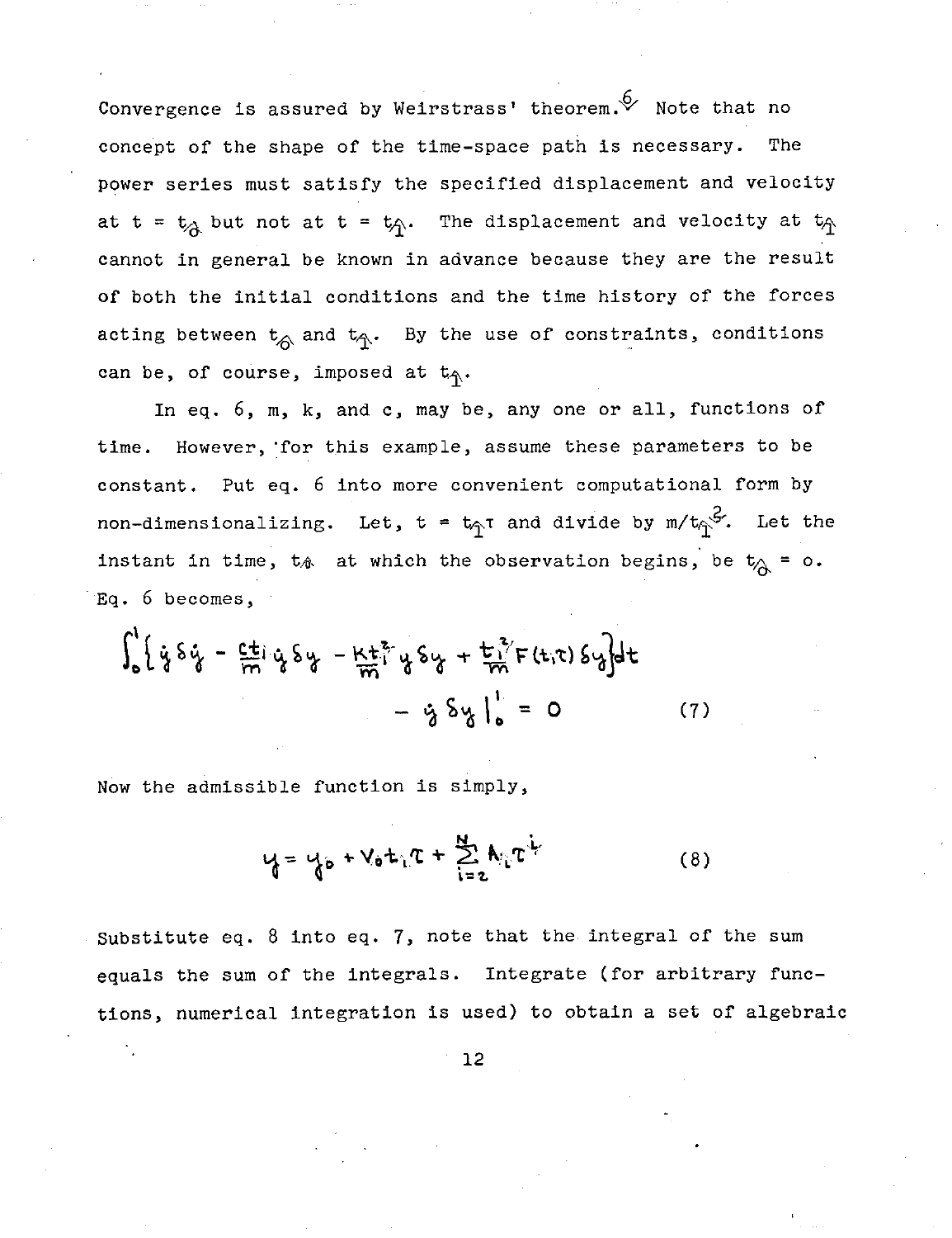equations. These equations expressed in matrix form are,

$$
\left[\frac{i j}{i+j} - i - \frac{c}{m} \frac{t}{i+j} - \frac{i}{m} \frac{t}{i+j} - \frac{k}{m} \frac{t^2}{i+j+1} \right] \left[ A_i^2 \right] =
$$
\n
$$
- \frac{t_i^2}{m} \left\{ \int_0^1 F(t_i^T) \tau^2 d\tau \right\} + \left\{ \frac{(c v_0 + K y_0)}{m (j+1)} t_i^2 + \frac{K t_i^3 v_0^2}{m (j+2)} \right\} \qquad (9)
$$

Eq. 9 constitutes the general solution to the system in that the time-space path yielded by the solution to this matrix equation is the sum of the particular and complementary solutions as would be obtained from the differential equation. Note the initial conditions as well as the damping coefficient appear in the nonhomogeneous term. When these parameters, along with  $F(t_{\uparrow}, \tau)$  and  $t_{\uparrow},$ are specified, the solution may be obtained. In particular, note that even with  $F = 0$ , the equations are not homogeneous as in the case of the differential equation.

 $t_A$  is arbitrary. However, it is kept relatively small with the understanding that a longer period of time can be examined simply by taking the final conditions as calculated for one interval as the initial conditions of the next interval. It should be emphasized that the number of terms required in the truncated power series is not the important criteria from a practical viewpoint. The computer time required for solutions is the important criteria. Ten terms in the time variable have been found to be sufficient for all non-stationary problems of particles, beams, and plates treated to date. With this number of terms in the truncated power series, the computer time for every case of single degree of freedom particle motion was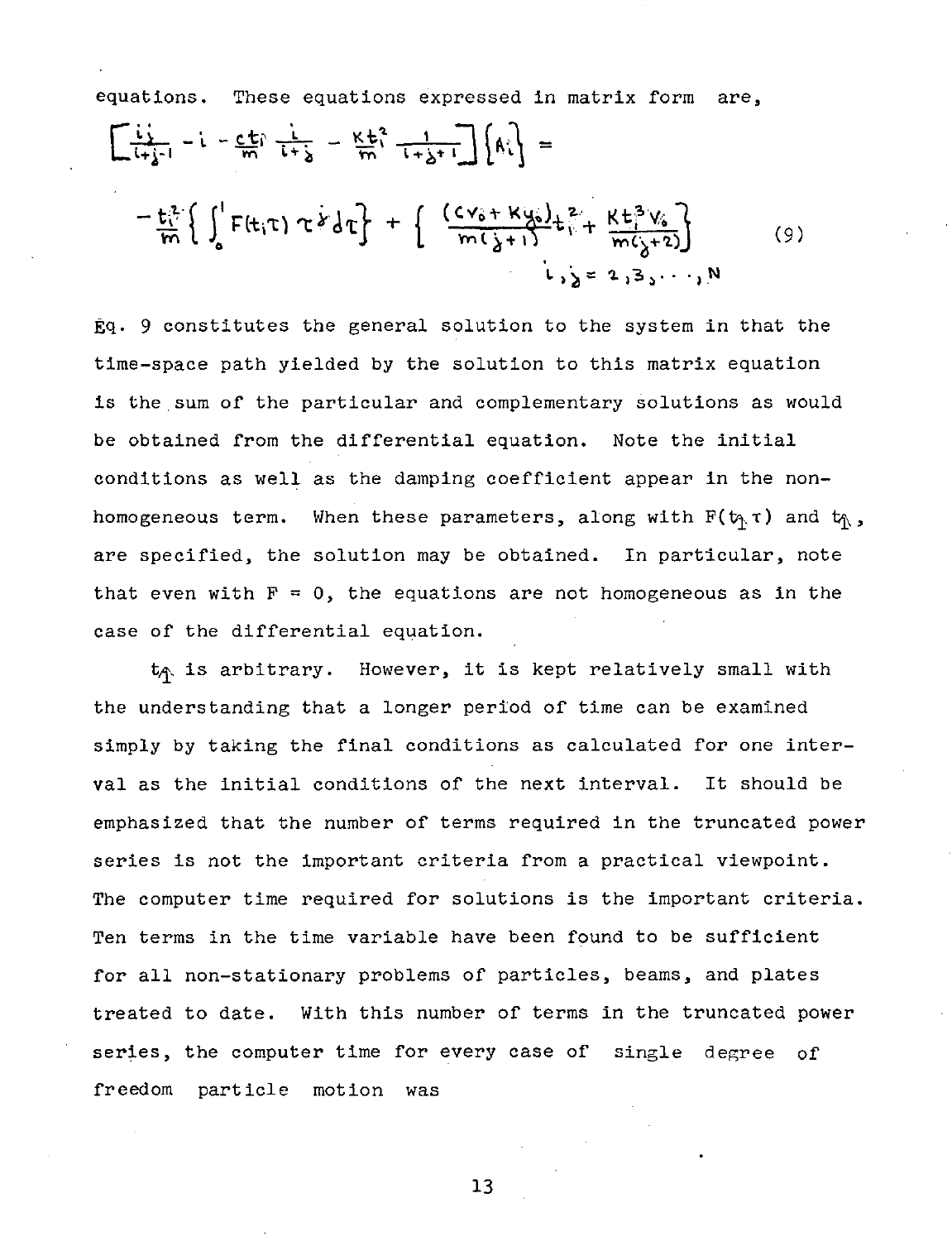below the minimum amount (\$1.68) charged for the computer and the accuracy, as will be shown, was far above expectation.

Both non-stationary problems and simple harmonic motion can be treated with equal ease. It may be of interest to point out that if  $F(t_{\hat{p}})$ , c, and  $V_{\hat{p}}$  are set equal to zero, eq. 9 will generate a cosine curve. If  $F(t_{\hat{\gamma}}\tau)$ , c and  $y_{\hat{\alpha}}$  are set equal to zero, eq. 9 will generate a sine curve. These, of course are precisely the same functions as defined by the differential equation of the simple spring-mass system. The important point to be made is this: without any knowledge of the mathematical functions involved in the answer, eq. 4 generates from the power series whatever function that is required to yield the solution which, in the case of particle motion, is the time-space path. For a deformable body, it is both the time-space path and configuration as will be demonstrated in subsequent papers.

Convergence is not only a function of the number of terms used, but is also a function of the complexity of the motion within the interval  $t_{\widehat{\alpha}}$  to  $t_{\widehat{\gamma}}$ . Since  $t_{\widehat{\gamma}}$  is arbitrary, it may be chosen as some arbitrary number or as some characteristic time of the system; e.g., the period or a fraction of the period of one of the free vibration modes. Further, sufficient accuracy must be utilized in the calculations to insure accuracy of the results. Although many problems may be solved and the exact answers obtained by hand calculation through the use of rational numbers or by use of eight place arithmetic in the computer, fourteen to sixteen place arithmetic (double precision on the IBM 370-165 computer) is standard for this work.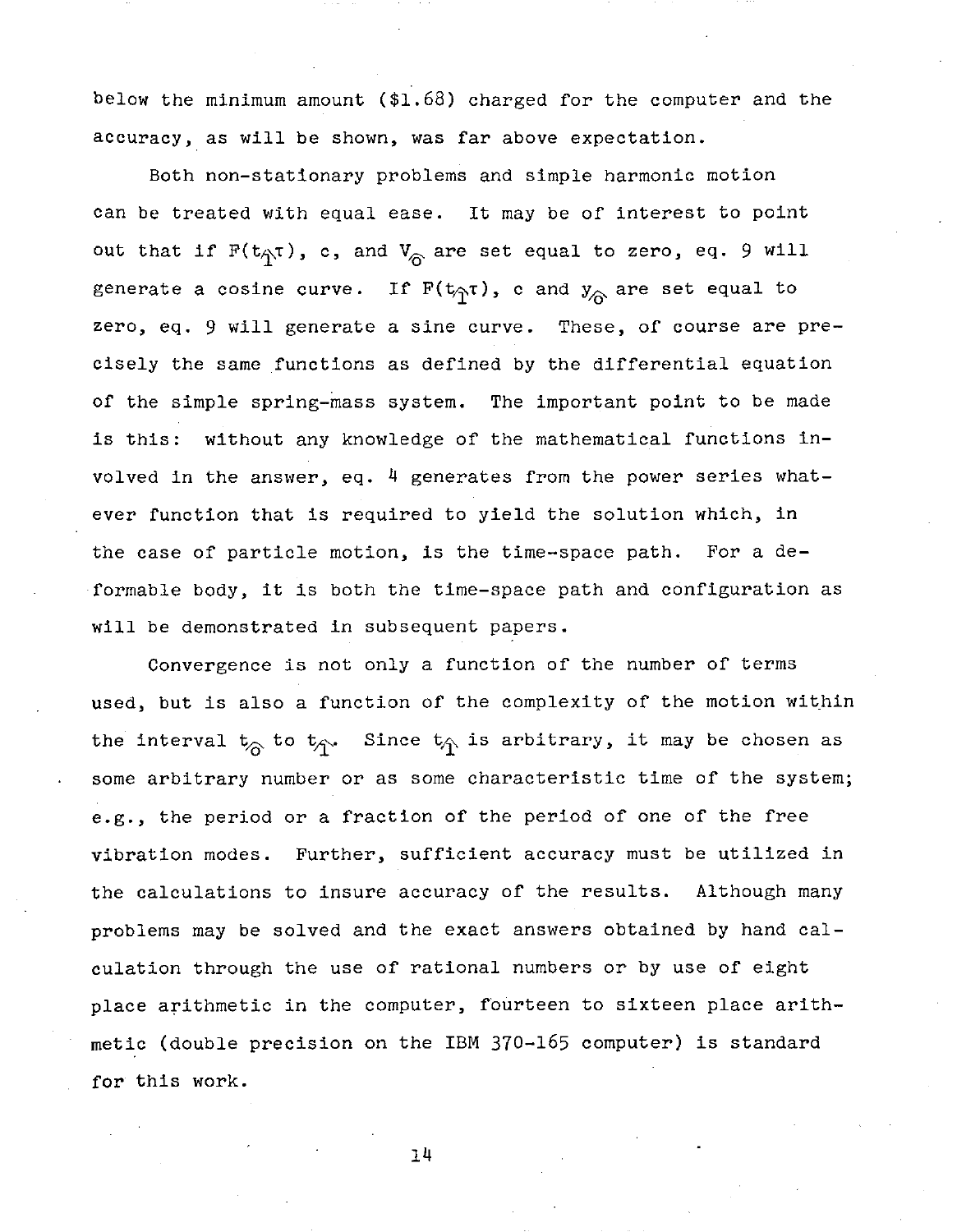Table I gives the results of a study of the accuracy obtainable from eq. 9 when  $F = c = V_{\widehat{\bigtriangleup}} = 0$ . The exact answer is the cosine function. The point (any point could have been used) chosen for comparison is Coswt $\Upsilon$ <sup>-1</sup>. The results show the extreme accuracy obtainable for three values of N, two values of  $t_{\hat{T}}$  and for 16-place arithmetic. and 32-place arithmetic. Few practical

problems require the accuracy of calculation that is available. Solutions to four linear, one-degree of freedom problems will be demonstrated:

- 1) Step forcing function with damping.
- 2) Polynomial forcing function with damping.
- 3) The rocket problem (variable mass).
- 4) Step force acting on a variable mass with variable damping and variable resisting force.

These examples, except for the last, were chosen because exact solutions may readily be obtained from the differential equation for comparison of results. The power of Hamilton's Law is illustrated with the last example, however, where the solution is obtained with the same ease by the use of Hamilton's Law as is the solution to a simple harmonic motion problem. The same statement cannot be made relative to the solution to the differential equation. Even in those cases where the differential equation cannot be solved, it is readily available from Hamilton's Law and the accuracy of the direct solution can readily be checked ,if desired,by substitution of the direct solution into the differential equation.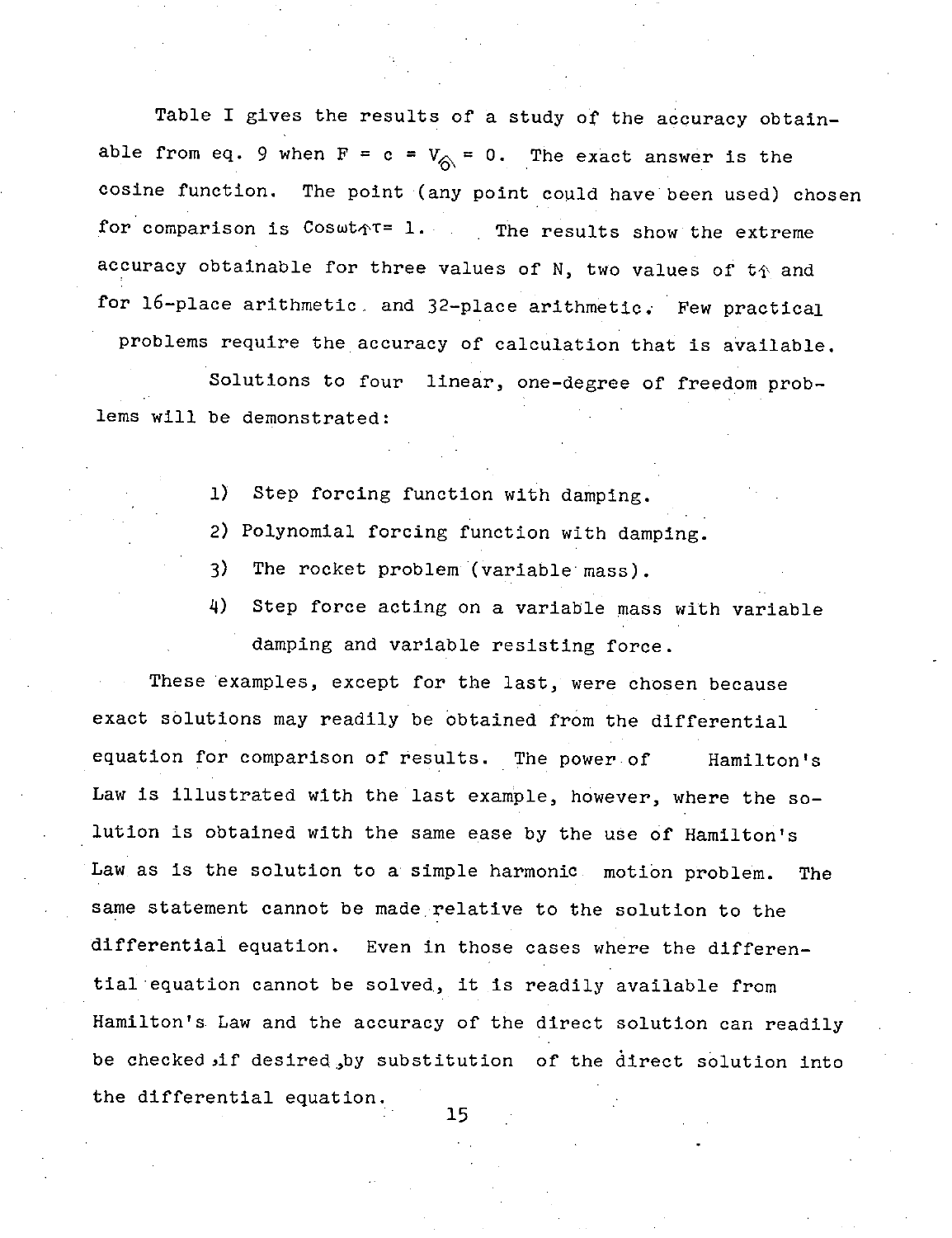EXAMPLE I, STEP FORCE WITH DAMPING,  $y_{\hat{0}} = V_{\hat{0}} = 0$ 

Various solutions, including the exact solution to this problem by the use of Laplace transforms is given on pages 662-672 of Ref. **7.** There a finite difference solution by Houbolt is also given. The exact solution as given in Ref. **7** is,

$$
y K/F_{6} = 1.0 - e^{-\xi S} \left[ cos(19.899 s) + 0.1005 sin(19.899 s) \right]
$$
 (10)

where,

$$
S = \pi \zeta \tau / 2 (1 - \zeta^2)^{1/2} \zeta \tau = \frac{1}{\tau^2}
$$
  

$$
t_i = \pi / (k (1 - \zeta^2) / m)^{1/2}
$$

Because of the accuracy of the direct solution, it is necessary to show the comparison of the numbers obtained in tabular form rather than plotted curves. Fig. 1 shows the results in both forms.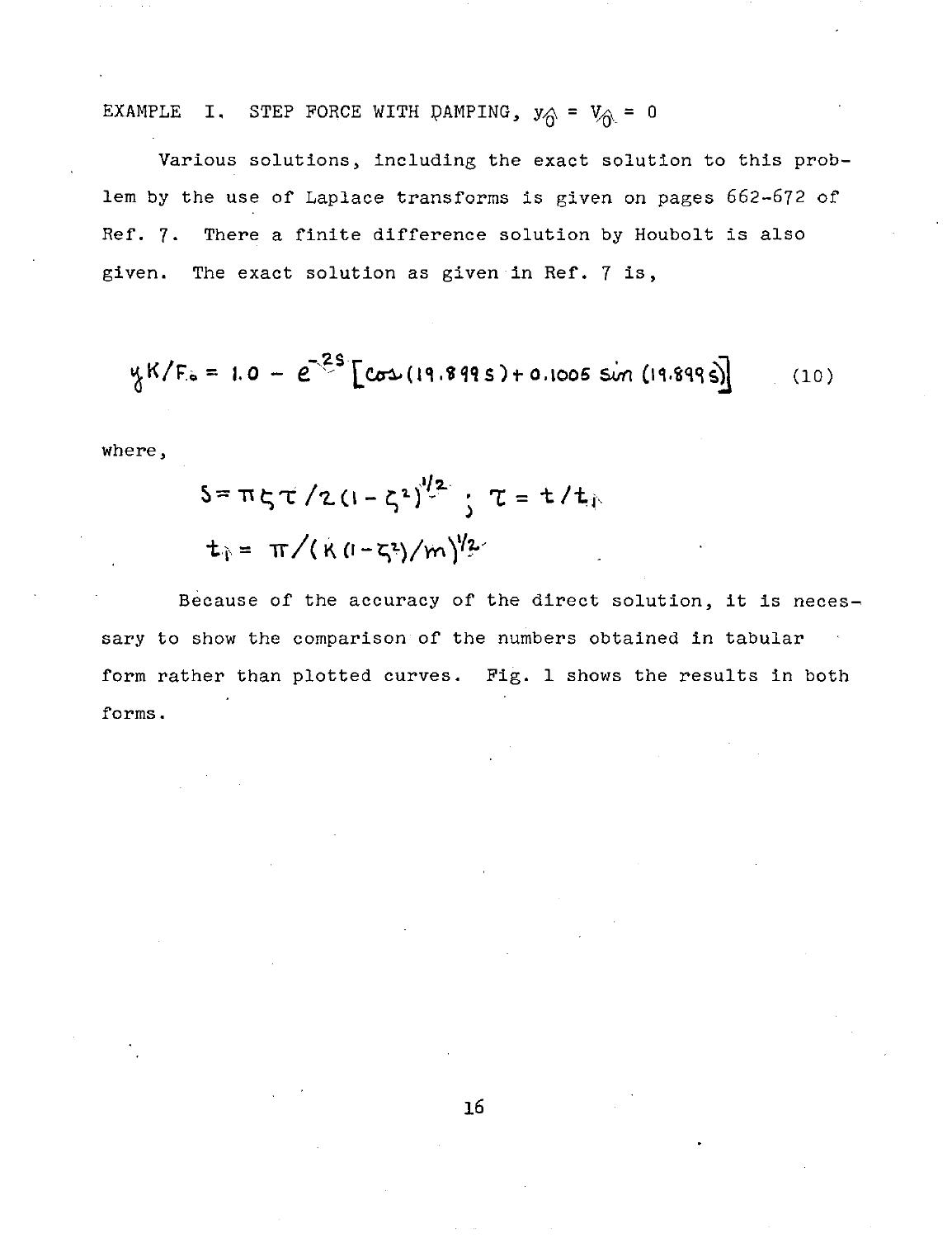## EXAMPLE II. POLYNOMIAL FORCING FUNCTION WITH DAMPING

A more difficult problem than the preceding, from the standpoint of the differential equation, is a forcing function varying as some arbitrary function of time. For this example, the force and the parameters are arbitrarily specified to be,

$$
F = F_6 (c_1 t_1 \tau + c_2 t_1^4 \tau^4)
$$
  
\n
$$
Y_6 = V_6 = 0
$$
  
\n
$$
\zeta = 0.25
$$
  
\n
$$
t_{\hat{r}} = \pi / (K(1-\zeta^2)/m)^{1/2}
$$
  
\n
$$
c_4 t_{\hat{r}} = -0.7229
$$
  
\n
$$
c_2 t_{\hat{r}}^4 = 1.024
$$

The exact solution is found to be,

$$
y K/Fô = 6.1807 - 0.0934 T - 0.8754 T2 - 0.6311 T3
$$
  
+ 1.024 T<sup>4</sup> - C<sup>-0.8115 T</sup> [0.1807 cos π τ + 0.0169 sin π T] (11)

Fig. 2 shows a comparison of the direct solution to the exact solution.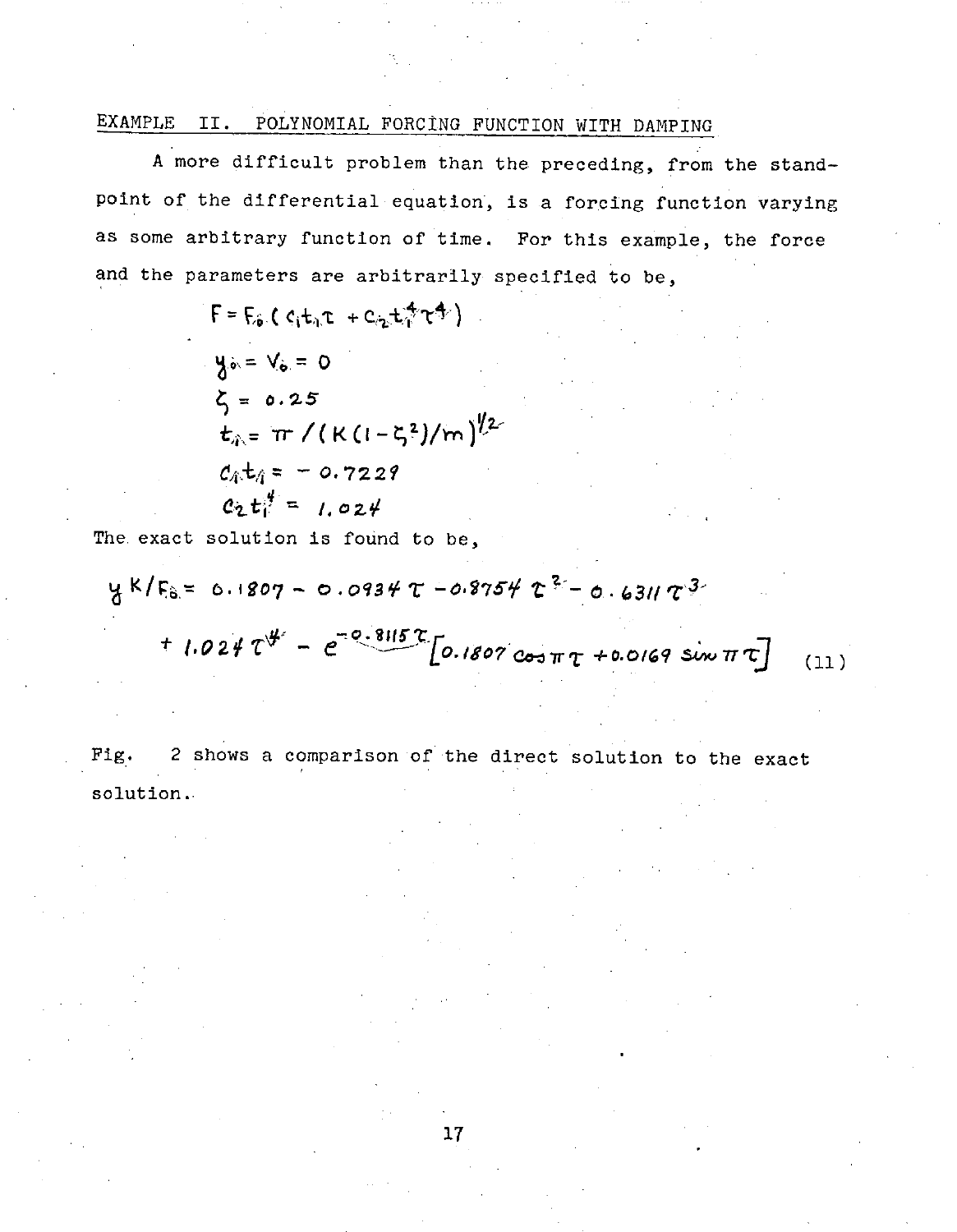### EXAMPLE III. THE ROCKET PROBLEM (VARIABLE MASS)

The particular example given here may be found in several textbooks, in particular, Ref. 7 and Ref. 8. When the gravitational force field,  $g$ , the burning rate,  $m\hat{v}$ , and exit velocity,  $V_{\hat{\beta}}$ , are taken to be constant, eq. 6 becomes:

$$
\int_{t_0}^{t_1} \left\{ (m_0 - m_1 t) \dot{y} \, \delta \dot{y} - (m_0 - m_1 t) q \delta y + m (v_e - \dot{y}) \delta y \right\} dt \qquad (12)
$$

$$
- (m_0 - m_1 t) \dot{y} \delta y \Big|_{t_0}^{t_1} = 0
$$

The set of algebraic equations resulting from non-dimensionalization of the above equations and the substitution of eq. 8 with  $y_{\hat{\Theta}} = V_{\hat{\Theta}} = 0$  are, in mat<sub>ix</sub> form,

$$
\left[\begin{array}{c} m_{\hat{b}} \frac{i(1-i)}{i+j-1} - m_{\hat{b}} t_{\hat{b}} \frac{i(1-i)}{i+j} \end{array}\right] \left\{ A_{\hat{b}} \right\} = \left\{ \begin{array}{c} \left( \frac{m_{\hat{b}} g - T_{\hat{b}}}{j} \right) t_{\hat{b}}^{2} - \frac{m_{\hat{b}} g t_{\hat{b}}^{2}}{j+j} \end{array} \right\}
$$
(13)

When the initial mass,  $m_{\phi}$ , the static thrust,  $T_{\phi}$ , and the rate of mass change, m<sub>4</sub>, are specified, the time-space path (one dimensional motion in this simple case) may be found. The result for one particular choice of parameters is shown in Fig. 3 where the velocity obtained by differentiation of the direct solution is compared to the velocity from a first integration of the differential equation as given in Refs,  $7$  and  $8$ .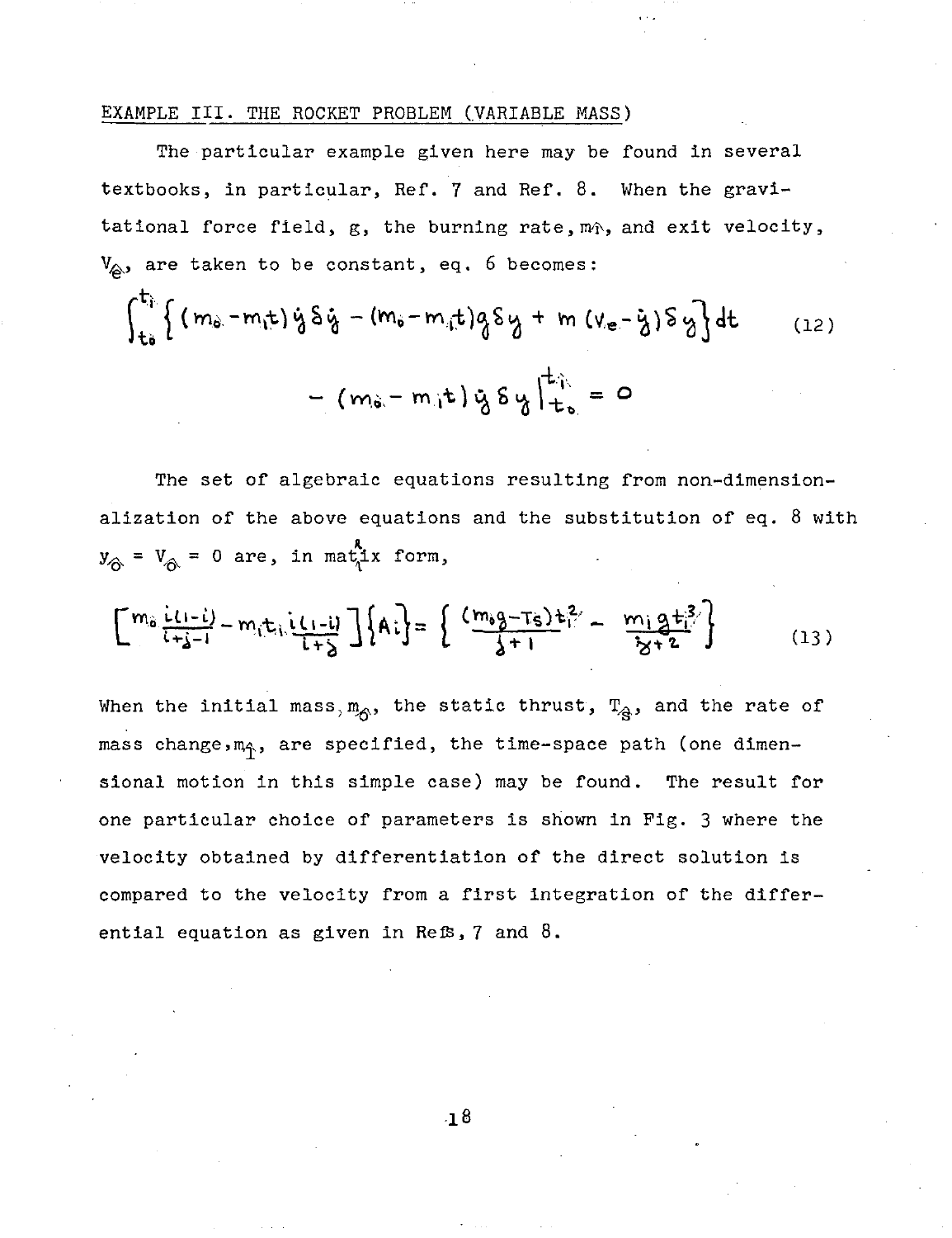EXAMPLE IV. FORCING FUNCTION APPLIED TO A SYSTEM WITH VARIABLE

MASS, VARIABLE DAMPING, AND VARIABLE SPRING FORCE

In a general problem of this nature, numerical integration is used to evaluate the matt  $x = k$  elements in the event that the integrands are defined by, say, curves generated from test data. However, to illustrate the generality without getting into such details, the following functions are assumed:

> $m(t) = m_0 - m_1 t$  ;  $c(t) = c_0 + c_1 t$  $K(t) = K_0 + K_1t$  $F = T_{\hat{\beta}} - m_{\hat{\imath}} \hat{y} - (m_{\hat{\theta}} - m_{\hat{\imath}} t) y$

The matrix equation obtained from eq. 6 is,

$$
\left[\begin{array}{ccc}\nm_{0} & \frac{i(i-1)}{i+j-1} & + & \frac{m_{1}i(1-i)-c_{0}i}{i+j} & -t_{1}^{2} & \frac{c_{1}i+k_{0}}{i+j+1} & -t_{1}^{2} & \frac{K_{1}}{i+j+2}\end{array}\right]\left\{\begin{array}{c}N_{1}^{2}\\ \end{array}\right\} = \left\{\begin{array}{ccc}\nt_{1}^{2} & m_{0} & -T_{5}+c_{0}V_{0}+K_{0} & -t_{1}^{2} & \frac{c_{1}i+k_{0}}{i+j} & -t_{1}^{2} & \frac{c_{1}i+k_{0}}{i+j+2}\end{array}\right\} \left(\begin{array}{c}14\\ \end{array}\right)
$$
\n
$$
\begin{array}{ccc}\nt_{1} & = & 2,3, \ldots, N\n\end{array}
$$

Note that example II is a special case of this example. Fig. 4 shows the resulting displacement and velocity for an arbitrary choice of parameters. No solution to the differential equation was obtained in this case; but, substitution of the direct solution for y<sub>y</sub> and y into the differential equation showed equilibrium of the forces to be satisfied with the same general accuracy as in the preceding examples. The percentage error is shown for two points in time on Fig. 4.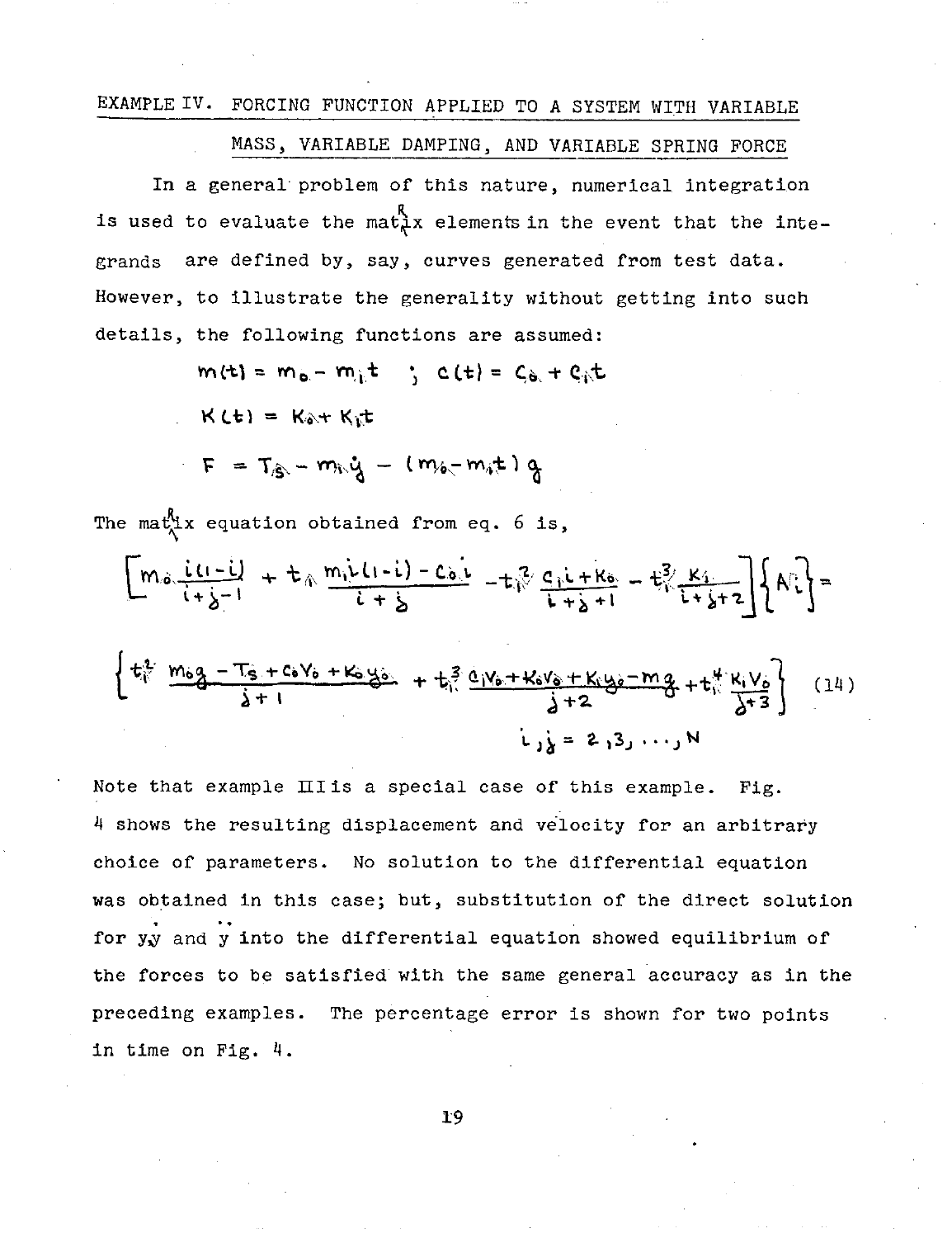### TWO DEGREES OF FREEDOM

For the sake of brevity, only two examples of two degrees of freedom will be presented. Both are classic problems. The differential equations, but not necessarily the solutions, may be found in any text on vibration theory. The problems are,

1) The spring coupled pendulum, Fig. 5

2) The double pendulum, Fig. 6

Small angles are assumed at the outset. Non-linear motion will be treated in separate papers.

When the kinetic energy and work terms for the system with coordinates and forces acting as shown in Fig. 5, are substituted into eq. 4 with,

$$
\Theta_{\hat{\Lambda}} = \Theta_{\hat{\Lambda}\hat{\sigma}} + \dot{\Theta}_{\hat{\Lambda}\hat{\sigma}} t_{\hat{\Lambda}} \hat{\tau} + \sum_{i=2}^{M} A_{\hat{\Lambda}} \hat{\tau}^{i} \qquad (15a)
$$

$$
\theta_{\hat{\ell}} = \theta_{\hat{\ell}\hat{\mathbf{0}}} + \dot{\theta}_{\hat{\ell}\hat{\mathbf{0}}}t_{\hat{\mathbf{i}}} \mathbf{\hat{\tau}} + \sum_{k=2}^{M} B_{\hat{k}} \mathbf{\hat{\tau}}^{k}
$$
 (15b)

a coupled matix equation results,

$$
\begin{bmatrix} C\hat{c}_{\delta} & D_{\hat{k}} \\ E\hat{c}_{\delta} & F_{\hat{k},\hat{k}} \end{bmatrix} \begin{Bmatrix} A^{\hat{c}} \\ B_{\hat{k}} \end{Bmatrix} = - \begin{Bmatrix} G_{\delta} \\ H_{\hat{k}} \end{Bmatrix} \begin{bmatrix} \hat{c}_{\delta} \\ \hat{r}_{\delta} \\ F_{\hat{k}} \end{bmatrix} \begin{bmatrix} \hat{c}_{\delta} \\ \hat{r}_{\delta} \\ F_{\rho} + \hat{r}_{\delta} \\ F_{\rho} + \hat{r}_{\delta} \end{bmatrix} (16)
$$

The mat<sub> $\lambda$ </sub> alements are given in the appendix. Although both damping and forcing functions can easily be included as in the next example, they have been omitted here to give a conservative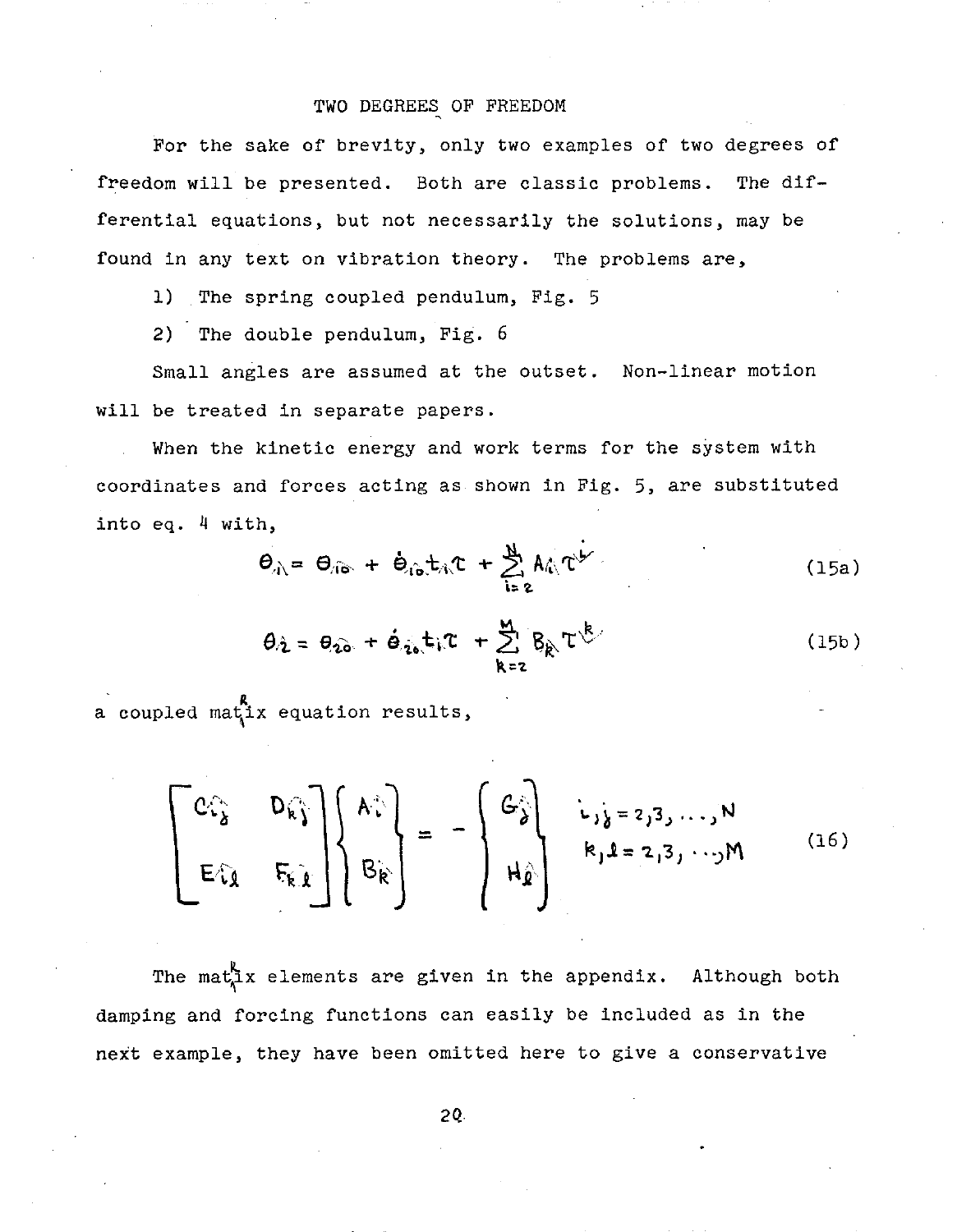system for which the free vibration frequencies and modes if desired could be found from the assumption of simple harmonic motion and the resulting eigenvalue problem; because, as is well known, a stationary solution exists. However, the above equation yields the solution directly without any assumption of SHM, and no eigenvalue is involved. To achieve the motion of this system. in either one of its two natural modes in the laboratory, one must know the answer in advance, so that one can release the system in precisely the configuration that exists at the instant that every particle in the system would have zero velocity; or one must impart precisely the correct velocity to every particle when that particle is in the precise position at which the imparted velocity would be the correct value. If such conditions are known in advance, and are put in the above matix equation as initial conditions, simple harmonic motion in the mode corresponding to the initial conditions will result from the calculation. In general, however, it is much more practical to prescribe an initial condition, whatever it may be, and calculate directly the resulting motion.

Fig. 5 shows the solution for an arbitrary choice of parameters when the initial conditions are taken to be  $\theta_{10} = .08$  rad.;  $\theta_2 \geqslant 0$  =  $\theta_1 \geqslant 0$  =  $\theta_2 \geqslant 0$ . Anyone who has ever observed the motion of such.a pendulum system, will recognize the energy exchange in the calculated displacement curves to be precisely as observed in the physical system. If one calculates the energy, it will be found to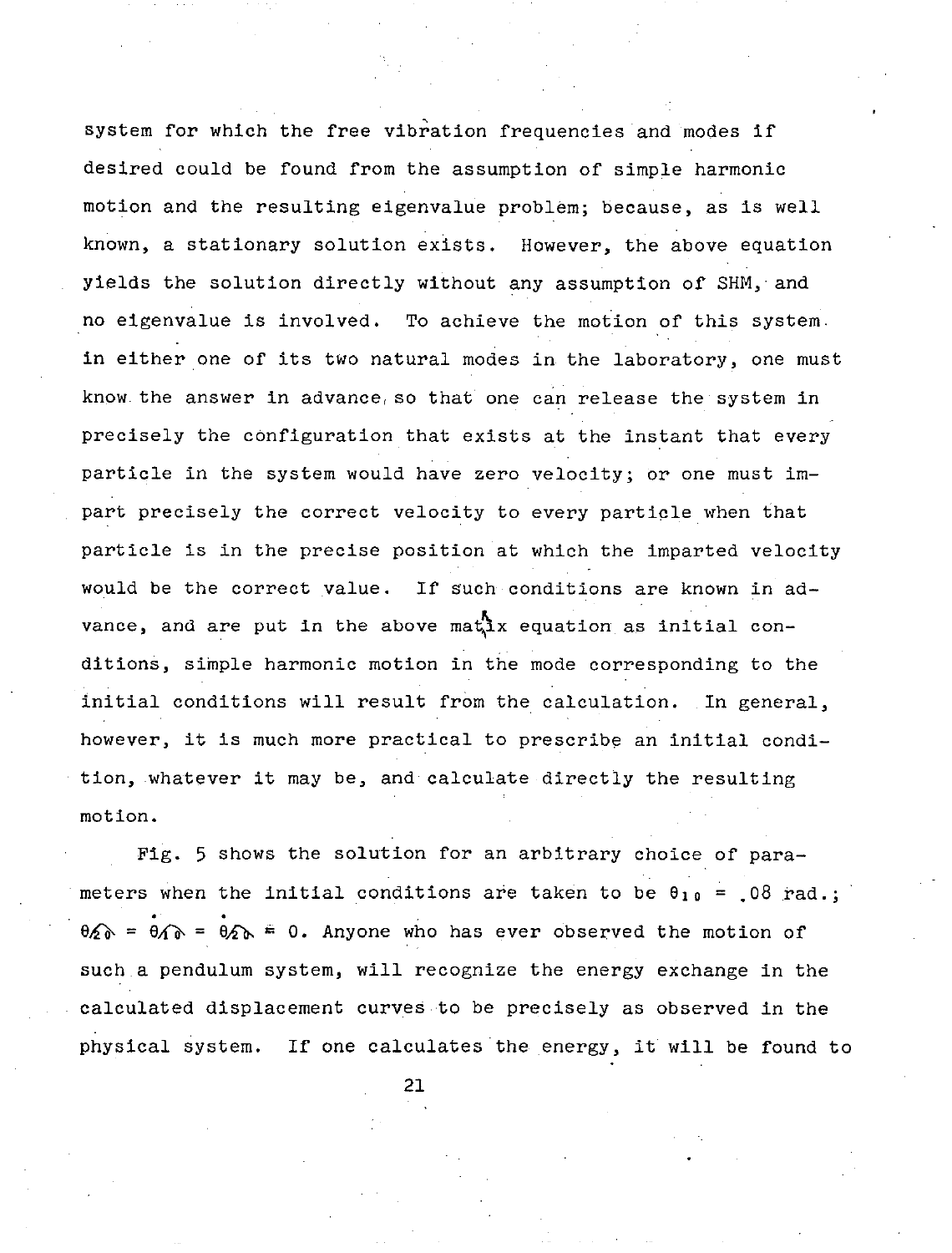be the same at every instant. The accuracy of the solution may also be judged from the repetitive amplitudes as the energy is exchanged between the pendulums with on-going time.

### 2) The.Double Pendulum

When the kinetic energy and work of the moments for the double pendulum shown in Fig. 6, are substituted into eq. 4 with

$$
\theta_{\hat{\Lambda}} = \Theta_{\hat{i}\hat{o}} + \dot{\Theta}_{\hat{i}\hat{o}} t_{\hat{i}\hat{r}} \hat{c} + \sum_{k=2}^{N} A_{\hat{i}\hat{r}} \hat{c} t_{\hat{i}\hat{r}} \qquad (15a)
$$

$$
\Theta_{\hat{\ell}} = \Theta_{\hat{\ell}\hat{\theta}} + \dot{\Theta}_{\hat{\ell}\hat{\theta}} t_{\hat{\ell}} \tau + \sum_{R=2}^{M} B_{\hat{\ell} \hat{\beta}} \tau^{\hat{\ell}} \qquad (15b)
$$

the  $\text{mat}_1^R$  equation is precisely of the form as the previous example but the mat  $x \in \mathbb{R}$  elements are not the same,

$$
\begin{bmatrix} \mathbf{I} \mathbf{A} \mathbf{B} & \mathbf{J} \mathbf{B} \mathbf{B} \\ \mathbf{K} \mathbf{A} & \mathbf{L} \mathbf{A} \mathbf{B} \end{bmatrix} \begin{bmatrix} \mathbf{A} \mathbf{B} \\ \mathbf{B} \mathbf{B} \end{bmatrix} = - \begin{bmatrix} \mathbf{B} \mathbf{B} \\ \mathbf{B} \mathbf{A} \end{bmatrix}
$$
 (17)

The matix elements are given in the appendix for the case where the damping and spring coefficients are taken to be constant.

To demonstrate the versatility and power of Hamilton's Law, one half wave of a sinusoidal moment wasapplied to the second mass with no damping in the system. The half period of the sinusoidal moment was taken to be .01 seconds. Fig. 6 shows approximately two cycles of the resulting motion at which time another sinusoidal moment of the same magnitude and duration was applied to the second mass in the opposite direction, drastically decreasing the amplitude of the motion. Had this energy been put in at a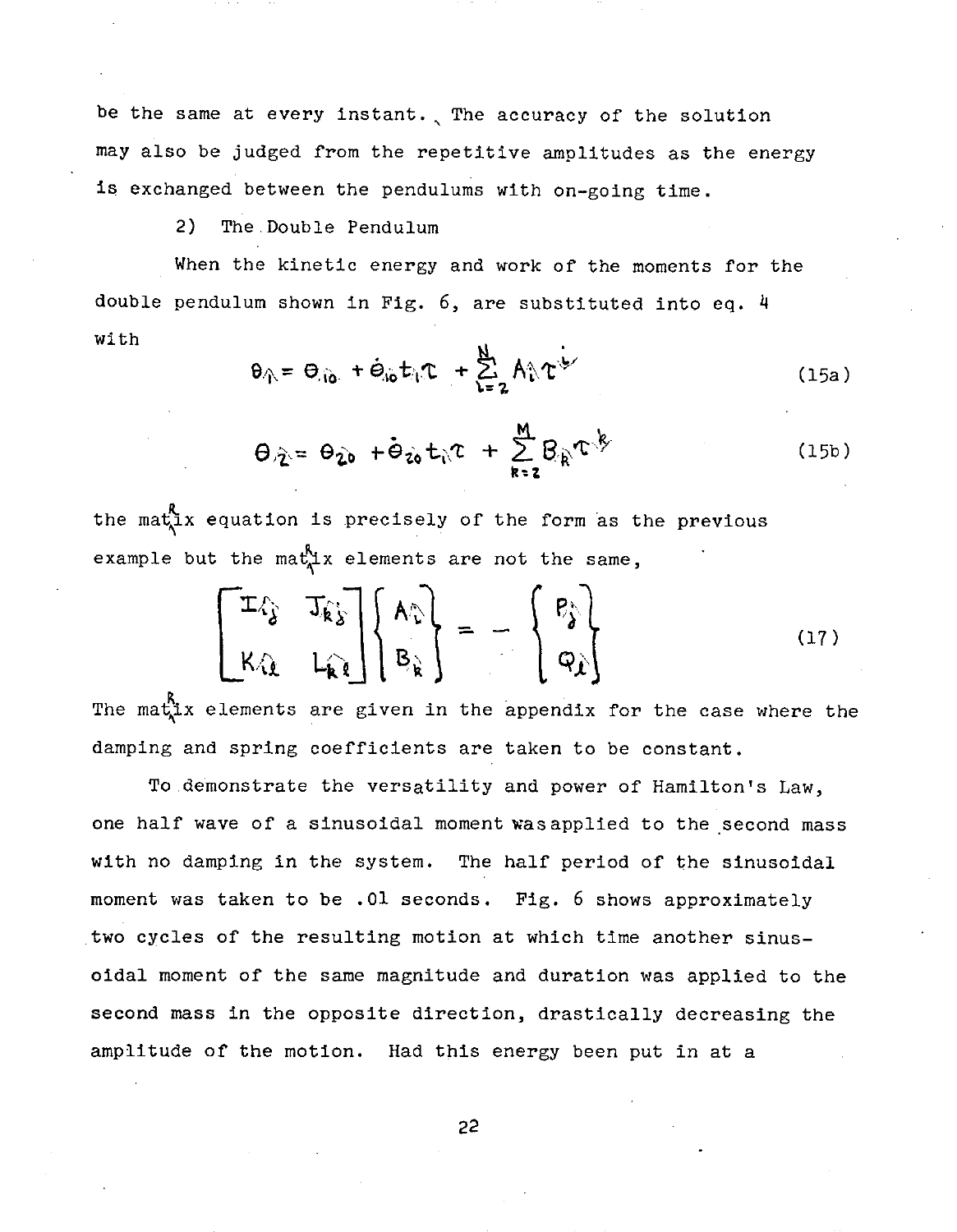different instant, the amplitude could have been increased drastically. The initial conditions and parameter values are shown in Fig. 6.

To see the effect of damping, Fig. 7 shows the same sinusoidal moment applied to the system at t=o in which damping is present. The parameters are as listed in Fig. 7. The value of damping chosen to act on the second pendulum was quite high and appears to be slightly above critical for the second pendulum. However, the first pendulum has crossed the zero reference line just before a sinusoidal moment, opposite in direction to the first, is again applied. This time, energy is added to the system by this moment instead of being dissipated as in the previous example, Fig. 6.

No detail on the initial motion during application of the force is available from Fig. 6 or Fig. 7. However, the response during this interval,  $t_{\hat{\alpha}}$  to  $t_{\hat{\gamma}}$ , must be accurately calculated because the conditions at the end of this period are taken as the initial conditions for the calculation of the motion over the next interval  $t_{\hat{\alpha}}$  to  $t_{\hat{\gamma}}$ . Fig. 8 is plotted to a scale that shows the very beginning of the motion during application of the moment. This feature of Hamilton's Law, i.e., being able to take  $t_{\hat{p}}-t_{\hat{\alpha}}$ arbitrarily small, permits the calculation of the initial motion and wave travel in beams and plates as will be demonstrated in subsequent papers. Fig. 8 shows the initial motion curves with and without damping. Damping, whether below critical, critical, or above critical is of no consequence in the calculation.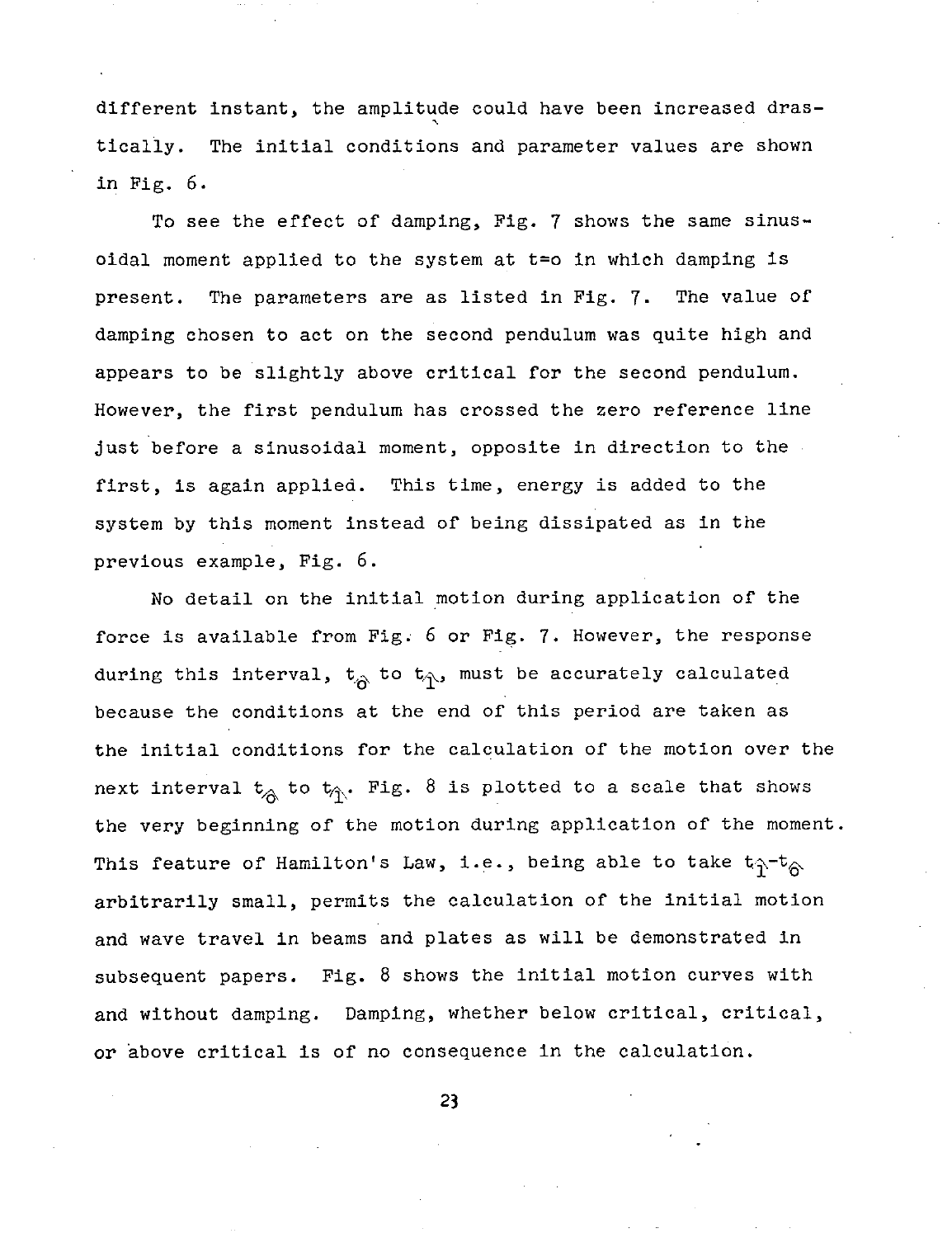Hamilton's Law, properly applied, yields the solution for.whatever forces that act on or within the system without second guessing and without prior knowledge of what the solution has to be. The accuracy may be checked at any time by simply substituting into the differential equations. These equations are always readily available from Hamilton's Law without regard to the theory of functionals as set forth in the variational calculus.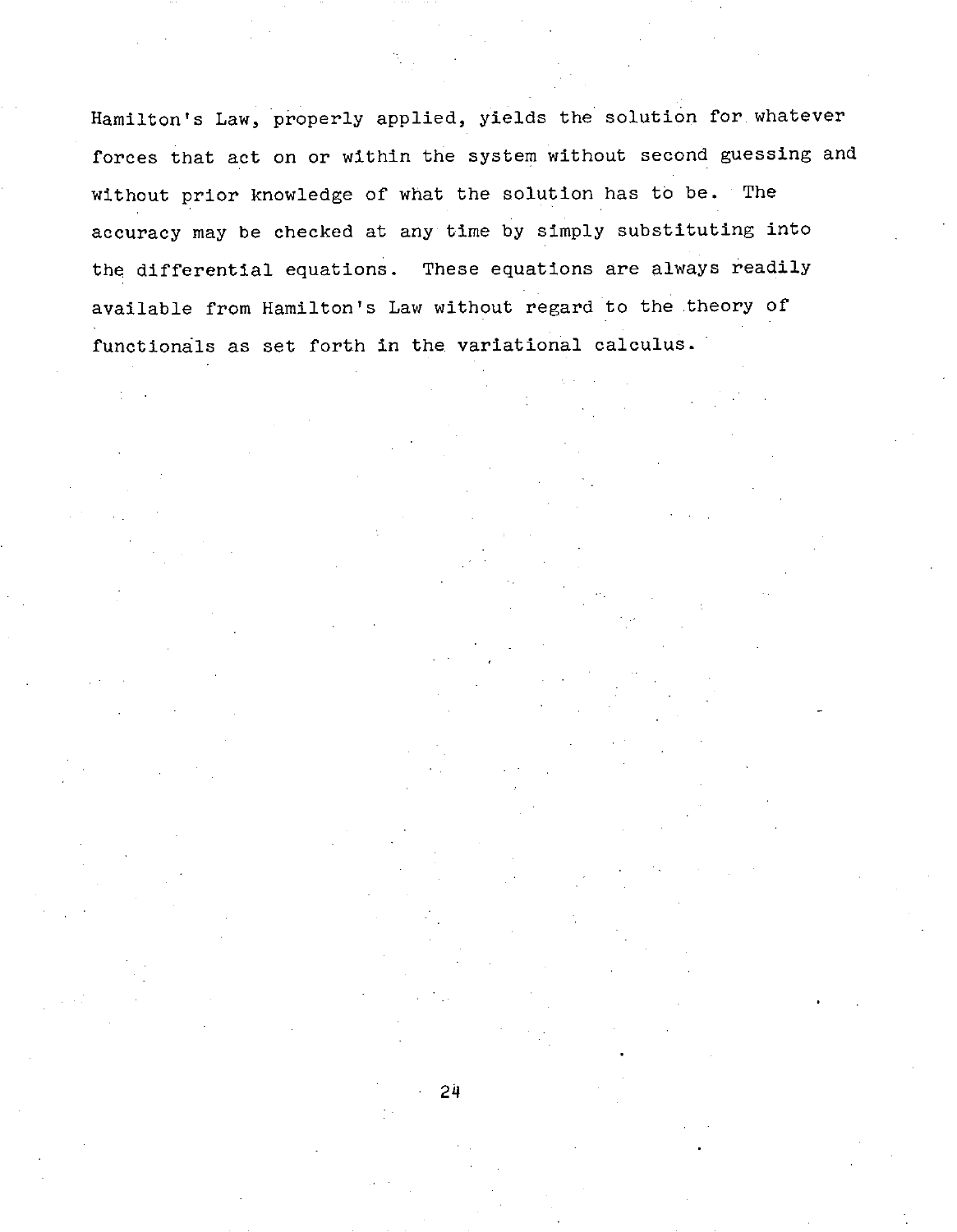### CONCLUSION

It has been shown that, contrary to the state of energy theory found in textbooks and in the variational calculus, direct solutions to non-stationary particle motion may be obtained through application of Hamilton's Law for both conservative and non-conservative systems. In fact, no differentation needs to be made as to whether a system is conservative, non-conservative, stationary, or non-stationary. Constraints were not treated explicitly in this first introductory paper; but, future papers will treat both holonomic and non-holonomic systems without identification and without benefit of mentioning Lagrangian multipliers.

Only linear systems will be treated in the first sequence of papers; but, this work developed from a study of what one might suppose to be a totally unrelated study of thermally stressed plates subjected to non-linear large deflections. When the solution to that problem was finally attained, the meaning of Hamilton's Law as a means of achieving direct solutions to the problems of mechanics had been discovered (or rediscovered?). This non-linear work has been temporarily set aside, but will be offered for publication when its logical place in a sequence of papers on the subject has been reached.

It should be pointed out that an integration by parts of the kinetic energy with respect to time in Hamilton's Law will yield the inertia forces and will cause the term,  $\partial T/\partial \hat{g}_i$ ,  $\delta$ to cancel from the equation, leaving Hamilton's Law precisely in the form obtained when Galerkin's procedure is'applied to the differential equation of a particle. This result is also precisely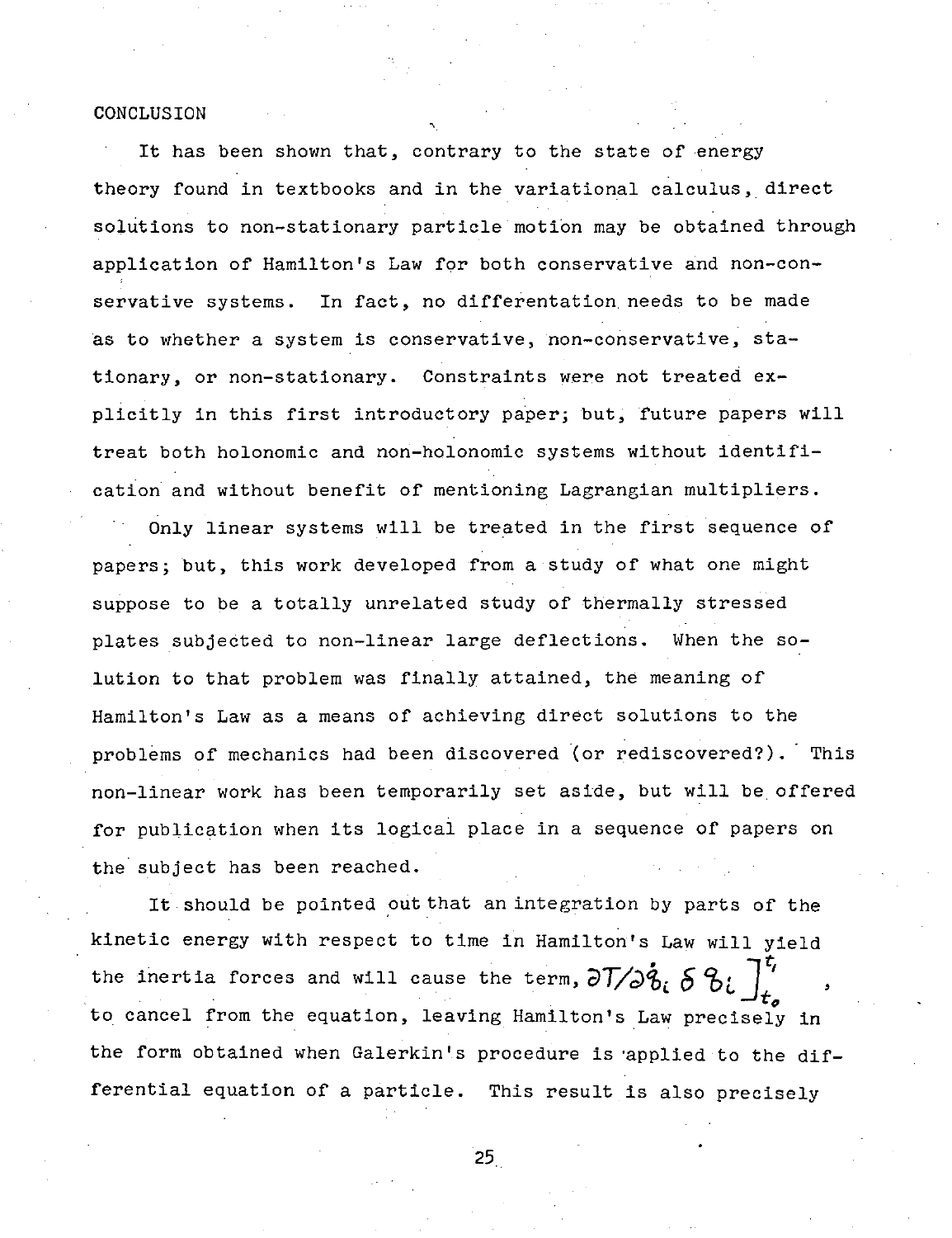that obtained from Hamilton's principle when, following an integration by parts, the term,  $\frac{\partial \Gamma}{\partial t}$ ,  $\delta g_i \prod_{t_0}^{t_1}$ , is arbitrarily set equal to zero because "... the end points must be co-terminus in both space and time".  $\stackrel{?}{\sim}$  The result, from which direct solutions to non-stationary problems may be obtained is, of course, no longer Hamilton's principle but eq. 5, which is completely equivalent to Hamilton's Law. When independent space variables are involved, as in deformable body problems, the application of Galerkin'smethod applied to the differential equations is subject to constraints not found in the application of Hamilton's Law; e.g., the treatment of the boundary conditions which will be discussed in subsequent papers.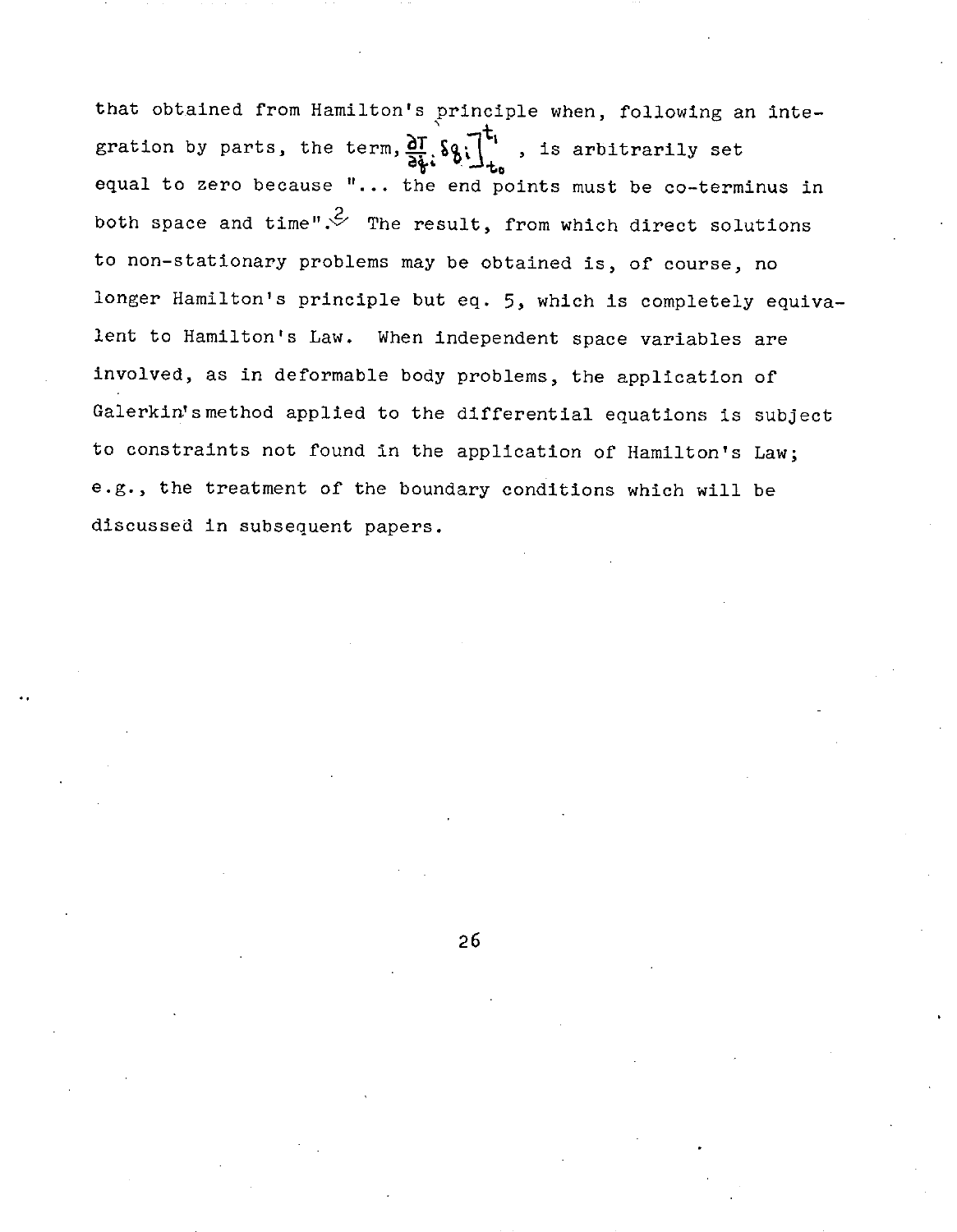APPENDIX

The Matrix elements for the two degree of freedom spring coupled pendulums are:

$$
C_{i,j}^{2} = -m_{i}l_{i}^{2}(i-i)/(i+j-1) - t_{i}^{2}(kh^{2} + m_{i}gl_{i})/(i+j+1)
$$
\n
$$
D_{kj} = Kh^{2}t_{i}^{2}/(j+k+1)
$$
\n
$$
E_{i,l} = Kh^{2}t_{i}^{2}/(i+l+1)
$$
\n
$$
F_{k,l} = -m_{2}l_{i}^{2}k(k-1)/(k+1-1) - t_{i}^{2}(Kh^{2} + m_{2}gl_{2})/(k+1+1)
$$
\n
$$
G_{j} = t_{i}^{2}\left[ Kh^{2}(θ_{20} - θ_{i0}) - m_{i}gl_{i}θ_{i0}\right]/l_{j}+1
$$
\n
$$
+ t_{i}^{3}\left[ Kh^{2}(\theta_{i0} - θ_{i0}) - m_{i}gl_{i}θ_{i0}\right]/l_{j}+2
$$
\n
$$
H_{j} = t_{i}^{2}\left[ Kh^{3}(\theta_{i0} - θ_{20}) - m_{i}gl_{2}θ_{20}\right]/(l+1)
$$
\n
$$
+ t_{i}^{3}\left[ Kh^{3}(\theta_{i0} - θ_{20}) - m_{i}gl_{2}θ_{20}\right]/(l+1)
$$

 $.27$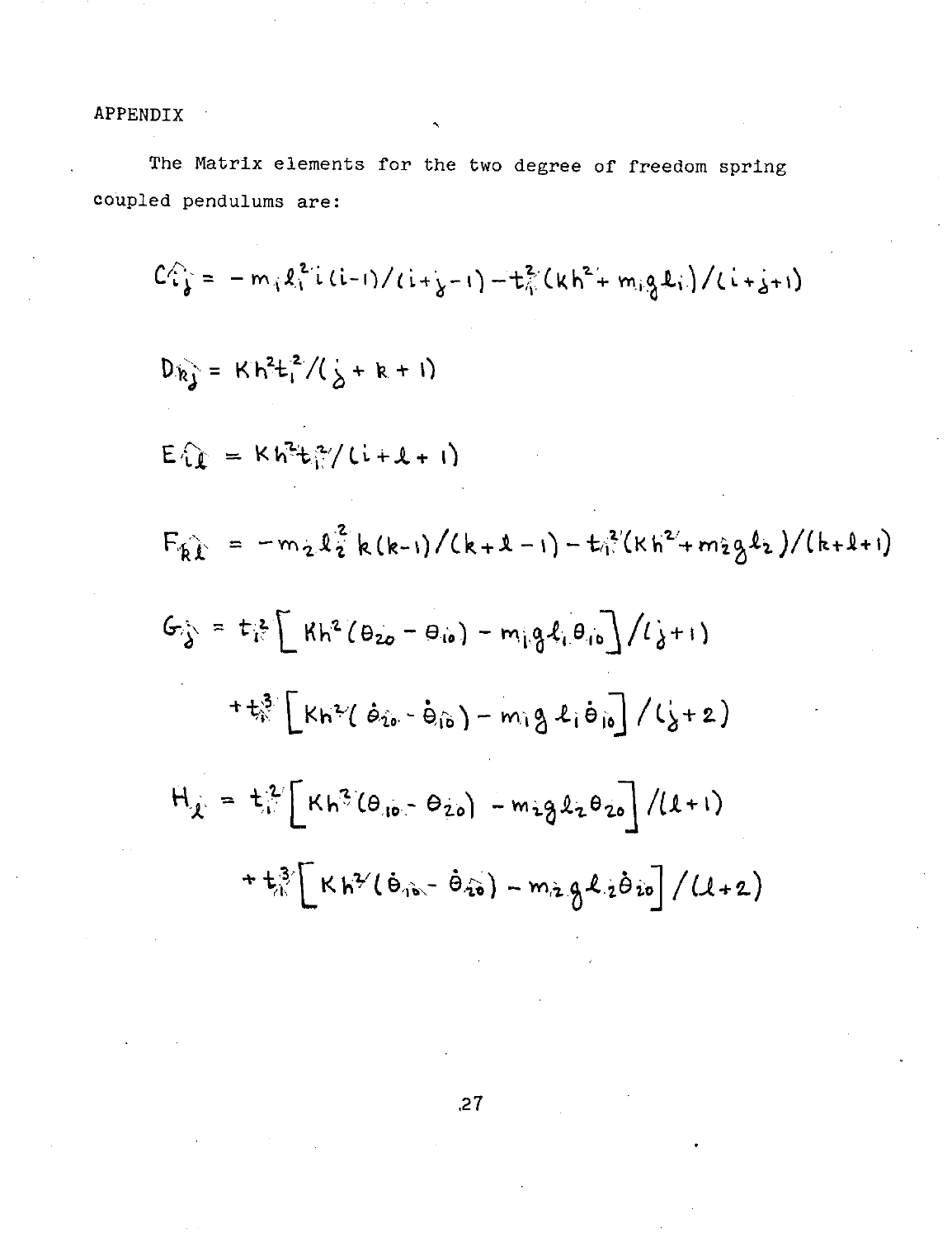The Matrix elements for the forced, damped, double pendulum with springs are:

$$
T_{i}^{A} = -(m_{i} + m_{i})L_{i}^{2}(i-1)i/(i+j-1) - (c_{i} + c_{2})t_{i}i/(i+j)
$$
\n
$$
- [K_{i} + K_{2} + (m_{i} + m_{i})gL_{i}]t_{i}^{2}/(i+j+1)
$$
\n
$$
T_{kj}^{A} = m_{2}L_{i}L_{i}jk/(i+k-1) + c_{2}t_{i}k/(j+k) + K_{2}t_{i}^{2}/(j+k+1)
$$
\n
$$
K_{i}^{A} = m_{2}L_{i}L_{i}iL/(i+k-1) + c_{2}t_{i}i/(i+1) + K_{2}t_{i}^{2}/(i+k+1)
$$
\n
$$
- (K_{2} + m_{2}gL_{i})t_{i}^{2}/(k+1+1)
$$
\n
$$
- (K_{2} + m_{2}gL_{i})t_{i}^{2}/(k+1+1)
$$
\n
$$
P_{j}^{A} = \int_{0}^{1} (M_{i} - M_{i})T_{i}dT + t_{i}\delta_{20}m_{2}L_{i}L_{2} - t_{i}^{2}[L_{i} + c_{i})\delta_{10} + c_{i}\delta_{20} + (K_{i} + K_{i})\delta_{10} - K_{2}\delta_{20} + (m_{i} + m_{2})gL_{i}\delta_{10}]/(j+1)
$$
\n
$$
-t_{i}^{3}[K_{i} + K_{i})\delta_{10} - K_{2}\delta_{20} + (m_{i} + m_{i})gL_{i}\delta_{10}]/(j+1)
$$

$$
Q_{\hat{\mu}} = \int_{0}^{1} M_{2}T^{4} dT + t_{1} \dot{\theta}_{10} m_{2} \dot{\theta}_{1} k_{2} - t_{1}^{2} [c_{2}(\dot{\theta}_{20} - \dot{\theta}_{10}) + K_{2}(\dot{\theta}_{20} - \dot{\theta}_{10}) + m_{2}g_{2}l_{2}\dot{\theta}_{20}] / (l + l) - t_{1}^{3} [K_{2}(\dot{\theta}_{20} - \dot{\theta}_{10}) + m_{2}g_{2}l_{2}\dot{\theta}_{20}] / (l + 2)
$$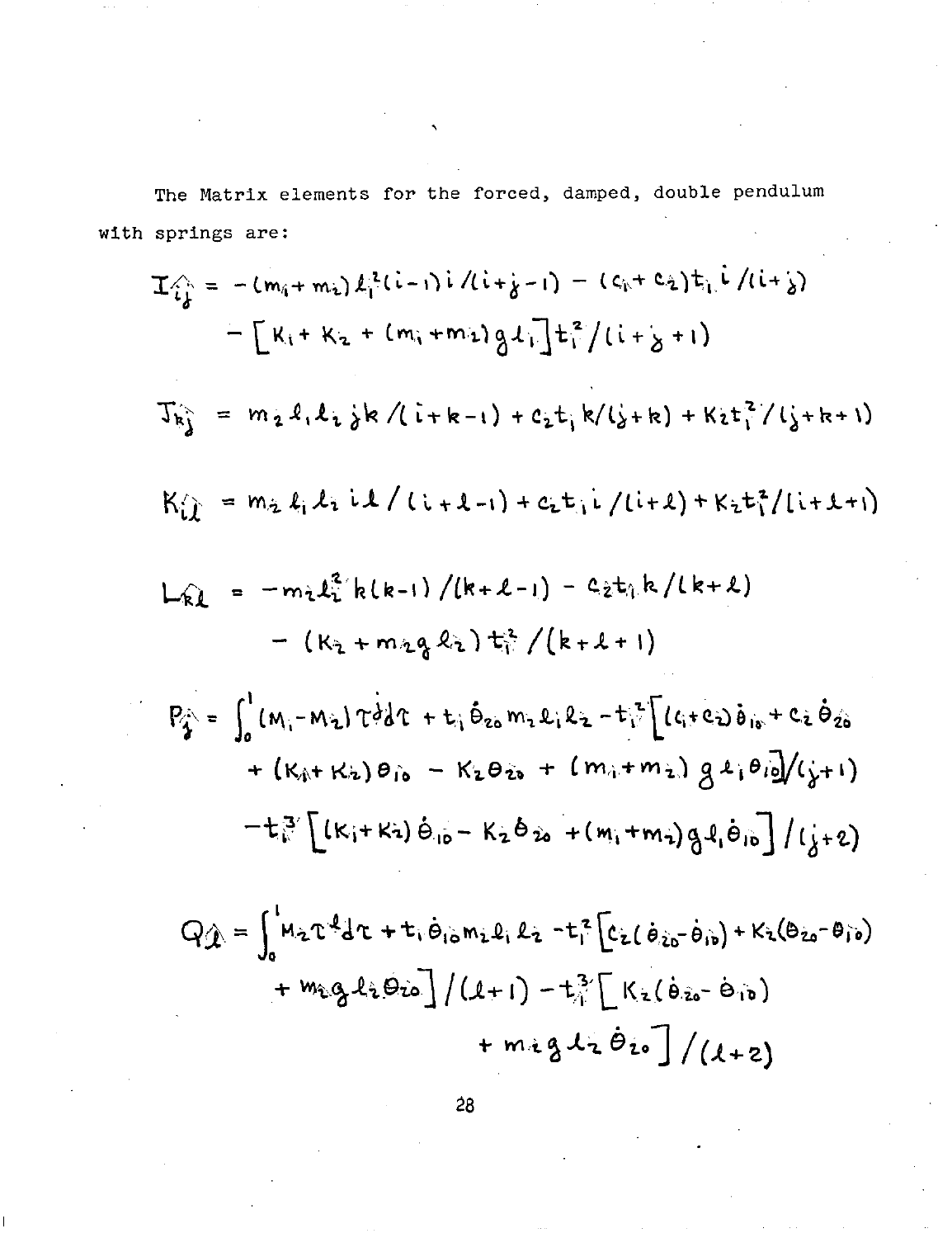#### REFERENCES

- 1. Yourgrau, W., Mandelstan, S., Variational Principles in Dynamics and Quantum Theory, W. B. Saunders Company, Philadelphia, 1968, p. 47.
- 2. Osgood, W. F., Mechanics, The Macmillan Company, New York, 1937, Chapt. XIII.
- 3. Ritz, Walther, Gesammelte Werke, Societe Soisse de Physique, Paris, 1911.
- 4. Bisplinghoff, R. L., and Ashley, H., Principles of Aeroelasticity, John Wiley & Sons, Inc., New York, 1962.
- 5. Fung, Y. C., Foundations of Solid Mechanics, Prentice-Hall, Inc., Englewood Cliffs, New Jersey, 1965.
- 6. Rektorys, K., Survey of Applicable Mathematics, The M.I.T. Press, Cambridge, Mass., 1969, p. 408.
- 7. Bisplinghoff, Ashley, and Halfman, Aeroelasticity, Addison-Wesley, Reading, Mass., 1955.
- 8. Meriam, J. L., Dynamics, John Wiley & Sons, Inc. New York, 1966, p. 323.
- 9. Greenwood, D. T., Principles of Dynamics, Prentice-Hall, Inc. Englewood Cliffs, New Jersey, 1965, pp. 171-172.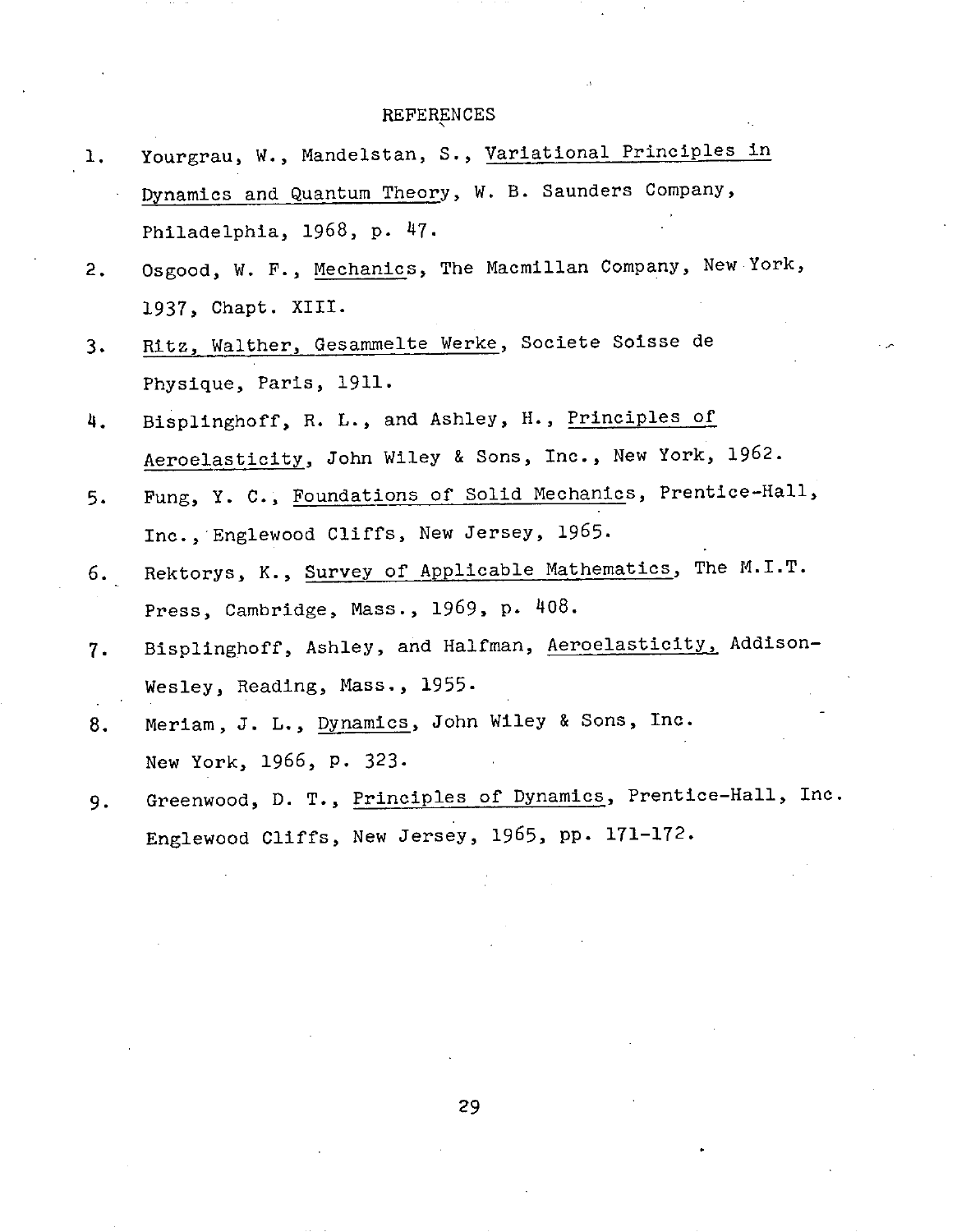| N                           | Number<br>Degree of of Cycles<br>Polynomial Calculated | $t_{\hat{\gamma}}$ =T/4 $\overset{a}{\sim}$                              |                                                                      | $t_{\hat{T}}$ =3T/4 <sup>2</sup>                                                                                                                                     |                                                                  |
|-----------------------------|--------------------------------------------------------|--------------------------------------------------------------------------|----------------------------------------------------------------------|----------------------------------------------------------------------------------------------------------------------------------------------------------------------|------------------------------------------------------------------|
|                             |                                                        | $% error^{\mathcal{D}}$<br>$16$ -place<br>Arithmetic                     |                                                                      | $\frac{3}{2}$ error <sup>b</sup> $\frac{3}{2}$ error <sup>b</sup> $\frac{3}{2}$ error <sup>b</sup><br>32-place 16-place 32-place<br>Arithmetic Arithmetic Arithmetic |                                                                  |
|                             |                                                        |                                                                          | Exact, $Cos\omega t_1 \tau = 1.0$                                    |                                                                                                                                                                      |                                                                  |
| 10<br>10<br>10              | 10 <sub>1</sub><br>25                                  | $-2.6x10$ <sup>5</sup><br>$-6.8 \times 10^{-2}$<br>-1.5x10 <sup>-1</sup> | $8.7x10\frac{11}{6}$<br>$8.9x10\frac{3}{7}$<br>2.3x10 $\sqrt{ }$     | 1.36x10 <sup>-<math>\downarrow</math></sup><br>$-1.38$<br>$-3.41$                                                                                                    | $6.5x10\frac{4}{5}$<br>$4.5 \times 10^{-3}$<br>1.1x10            |
| 12<br>12<br>12              | 10<br>25                                               |                                                                          | 1.0x10<br>2.0x10<br>2.0x10<br>1.3x10                                 | $\mathcal{L}^{\text{max}}$                                                                                                                                           | $-7.4x10^{-6}$<br>$-5.2 \times 10^{-3}$<br>$-1.3 \times 10^{-4}$ |
| 15<br>$\overline{15}$<br>15 | $\mathbf 1$<br>10<br>25                                |                                                                          | $1.9x10^{-11}$<br>$2.1x10\%$<br>$1.3x10^{-9}$                        |                                                                                                                                                                      | $5.5x10\frac{9}{8}$<br>$4.0x10^{-9}$<br>$1.1x10\sqrt[4]{ }$      |
|                             |                                                        | a.<br>b.                                                                 | $T = 2π/ω; ω = (k/m)1/2$<br>$% error = (1 - calculated value) x 100$ |                                                                                                                                                                      |                                                                  |

TABLE **1.** CONVERGENCE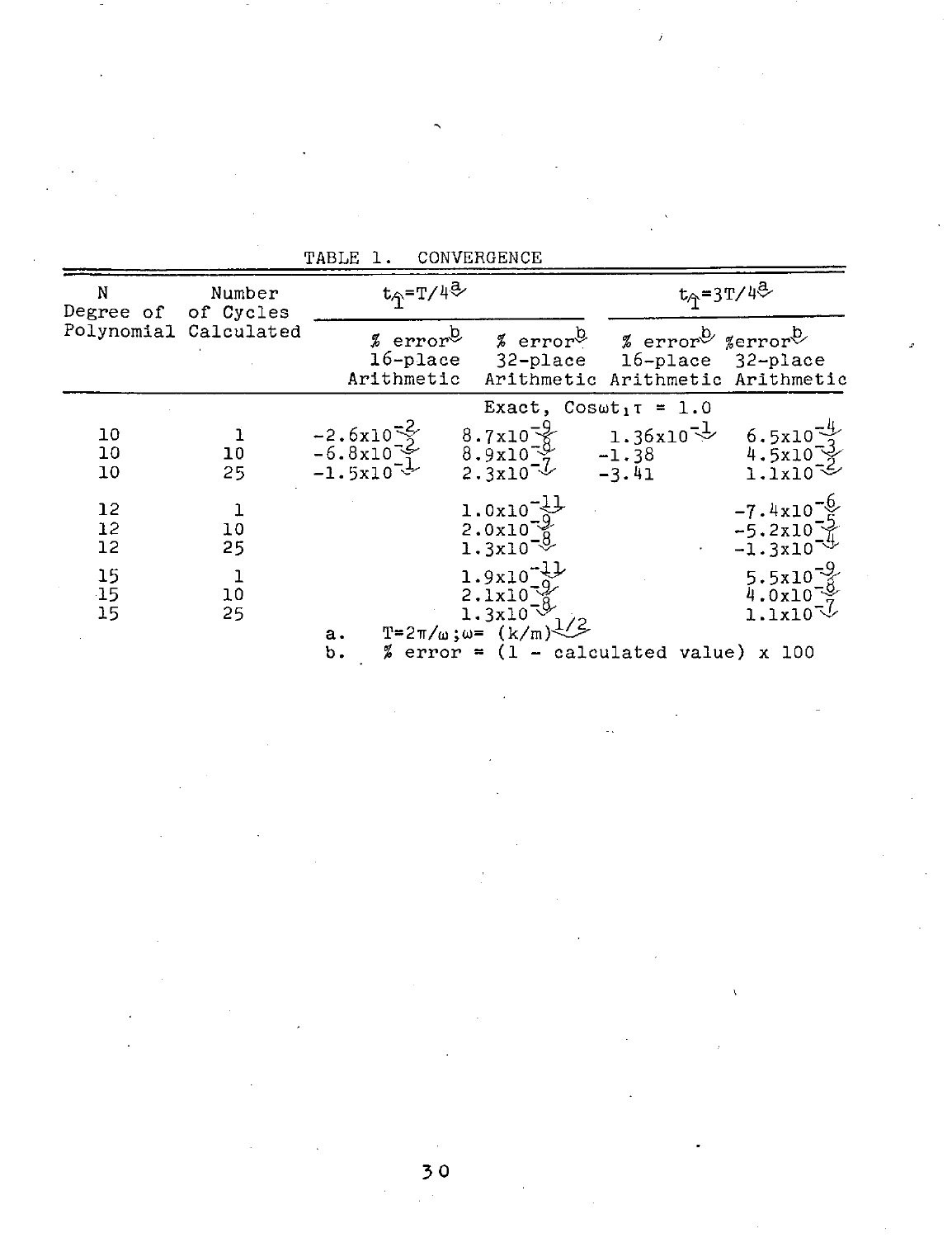

**31**

 $t$ op

 $CD.$   $B_4$ ilnu

 $\overline{F}$ ,  $\overline{g}$ ,  $\overline{g}$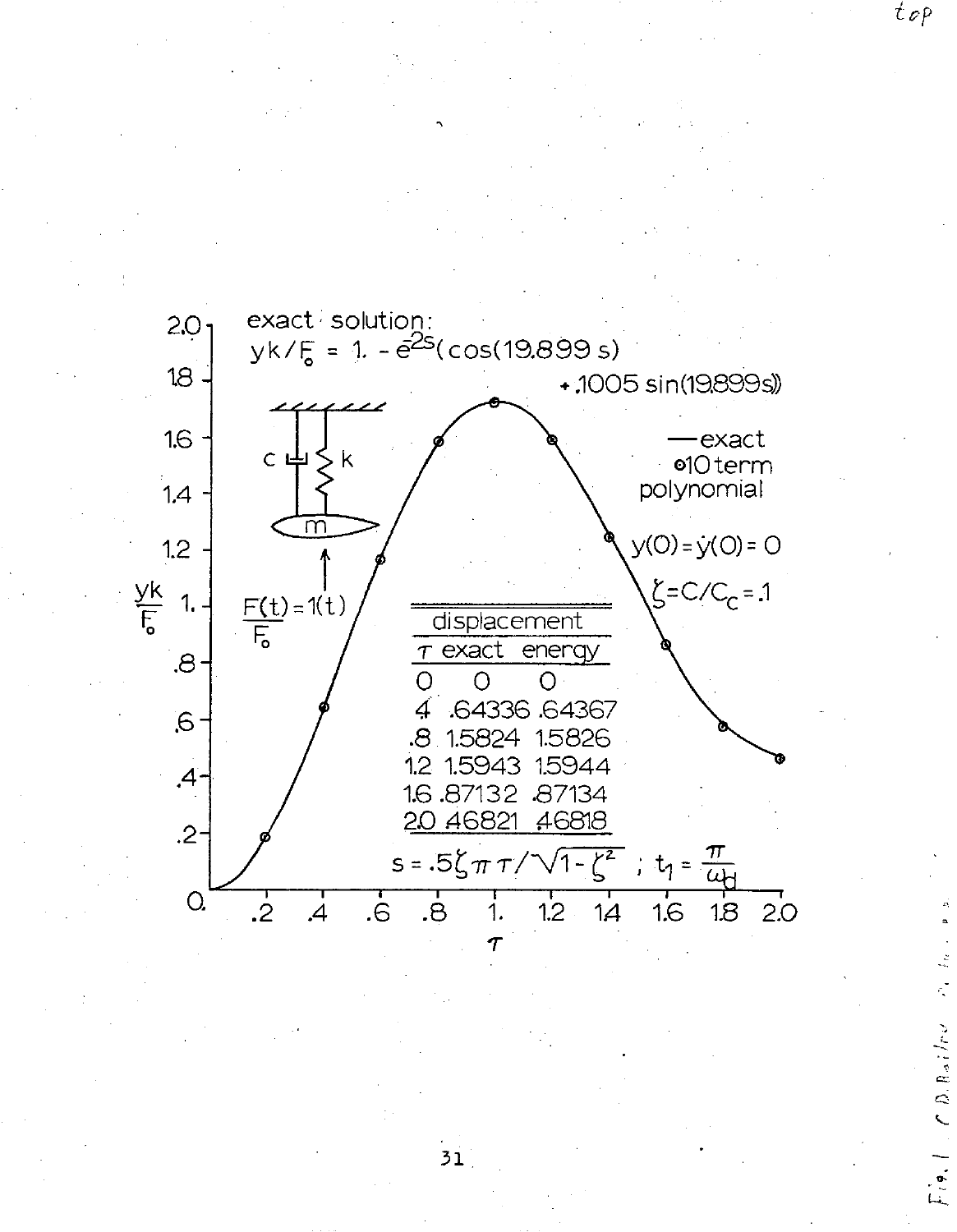

 $32$ 

 $F_{\mathcal{J}}$ , 2, C.D. BAILEY, Particle Paper

 $t$ ep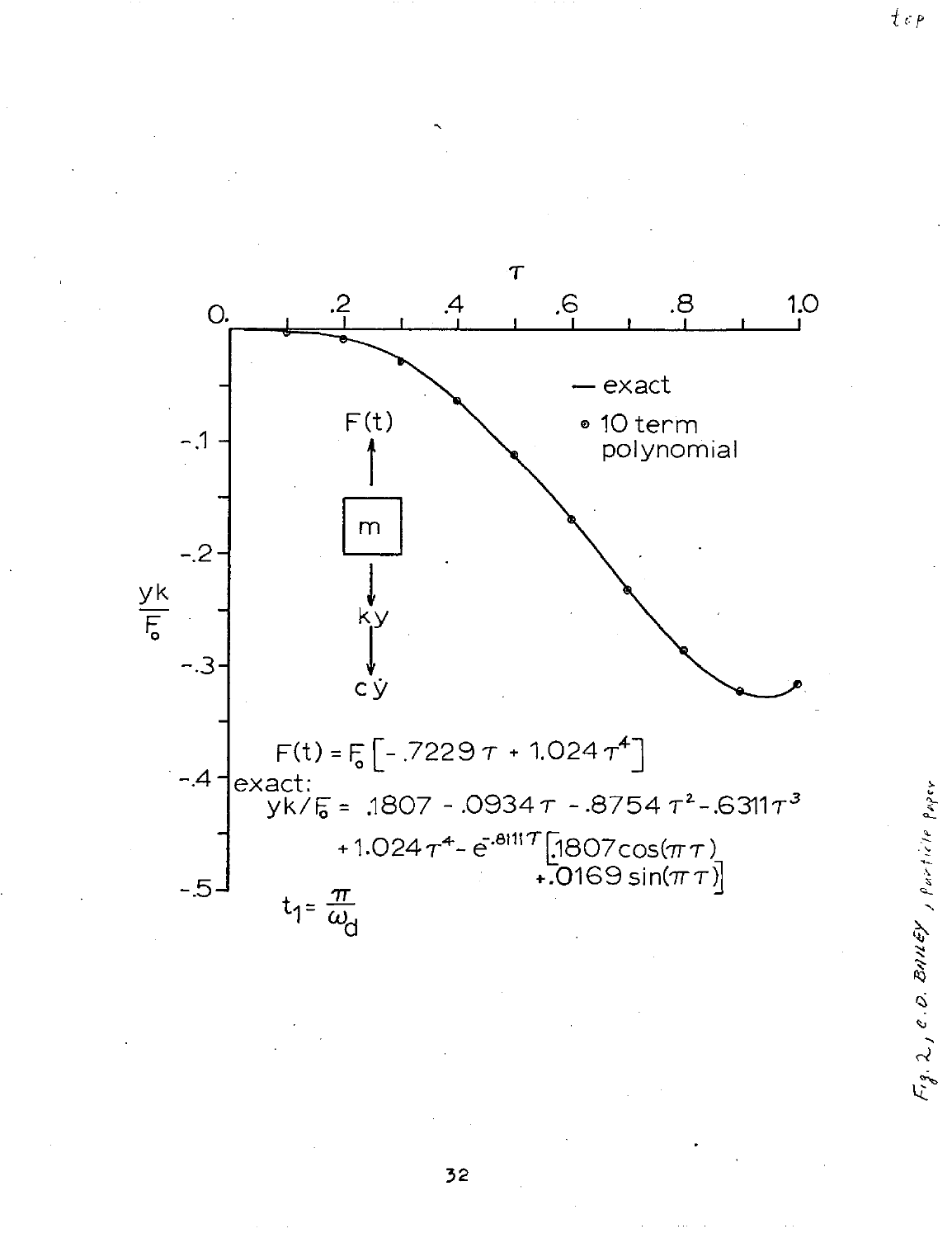

 $T_{P}P$ 

ē

۔<br>سا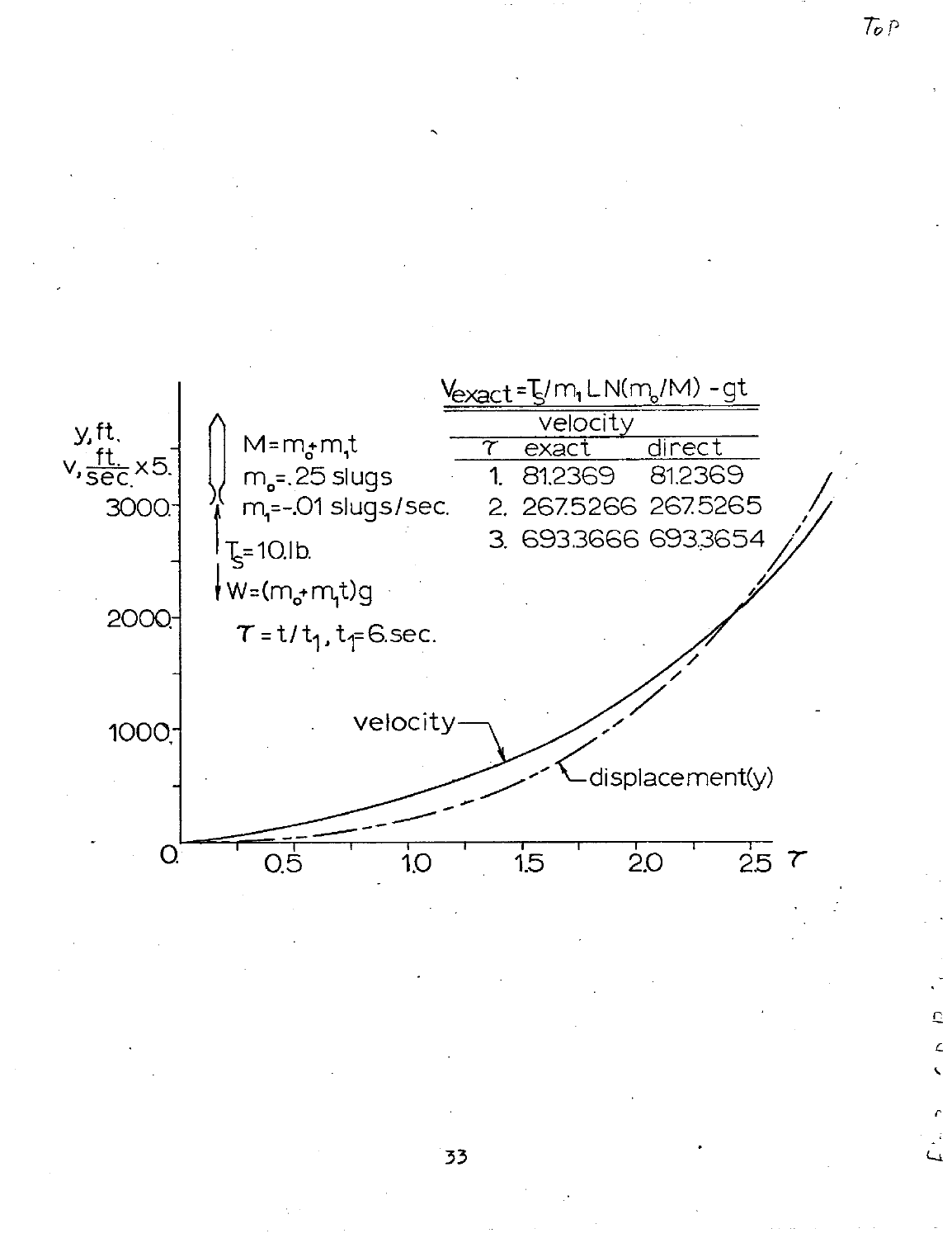

 $7$ op

 $C.$  O.  $B<sub>el</sub>/e$ 

 $F_{1}$ q.4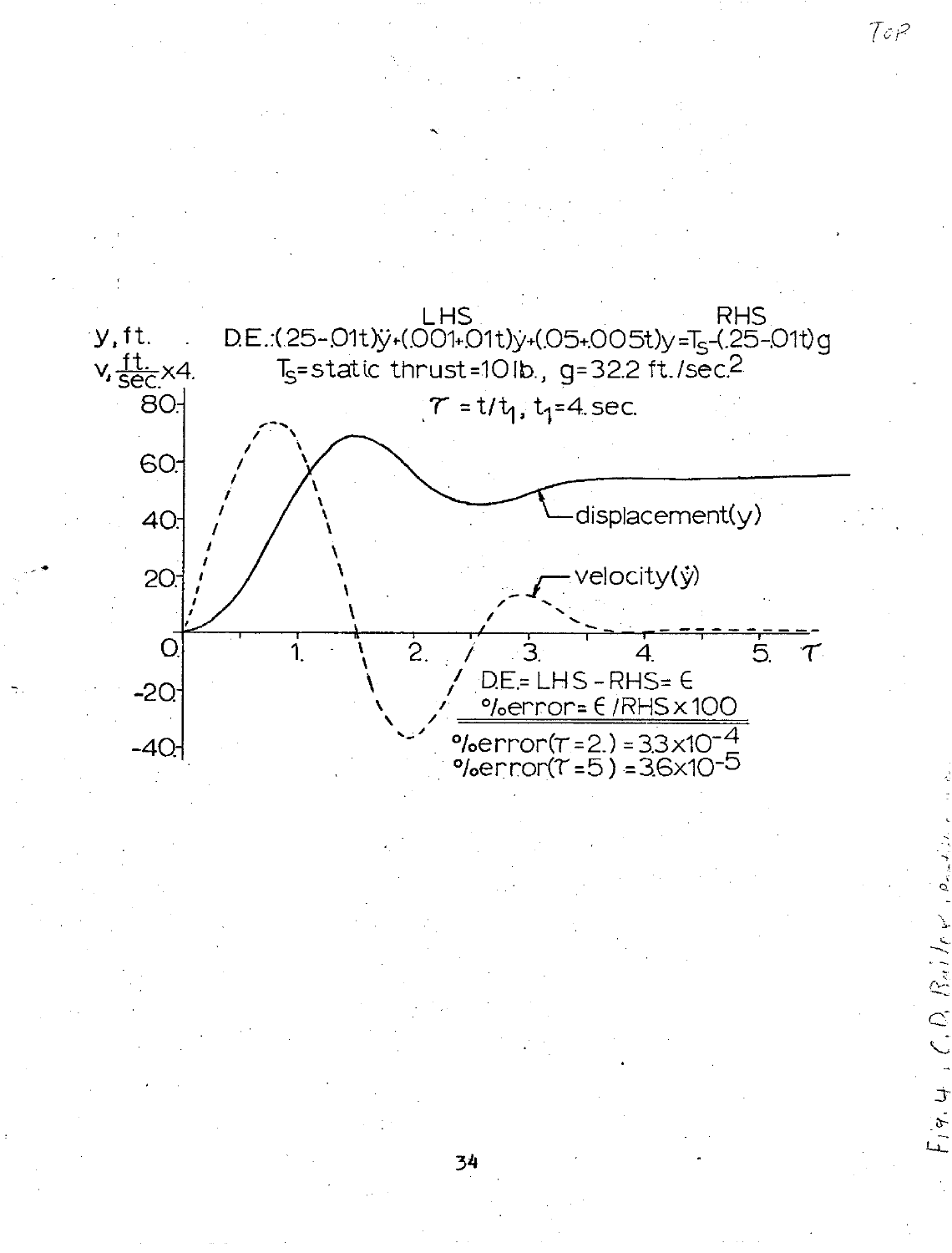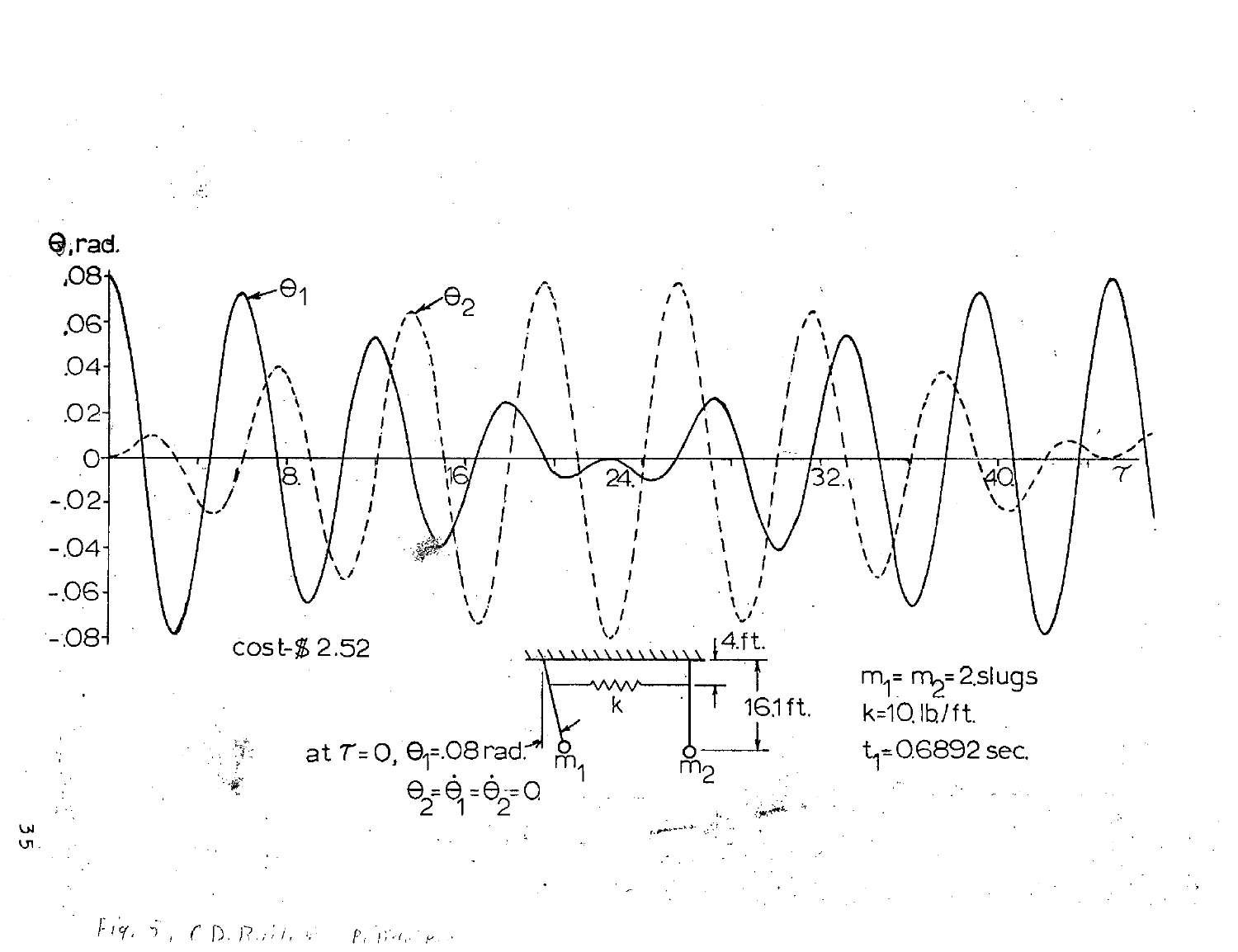

 $TepP$ 

ا کا از بالا

 $Fix(6)$ , C.D.  $Be(1c)$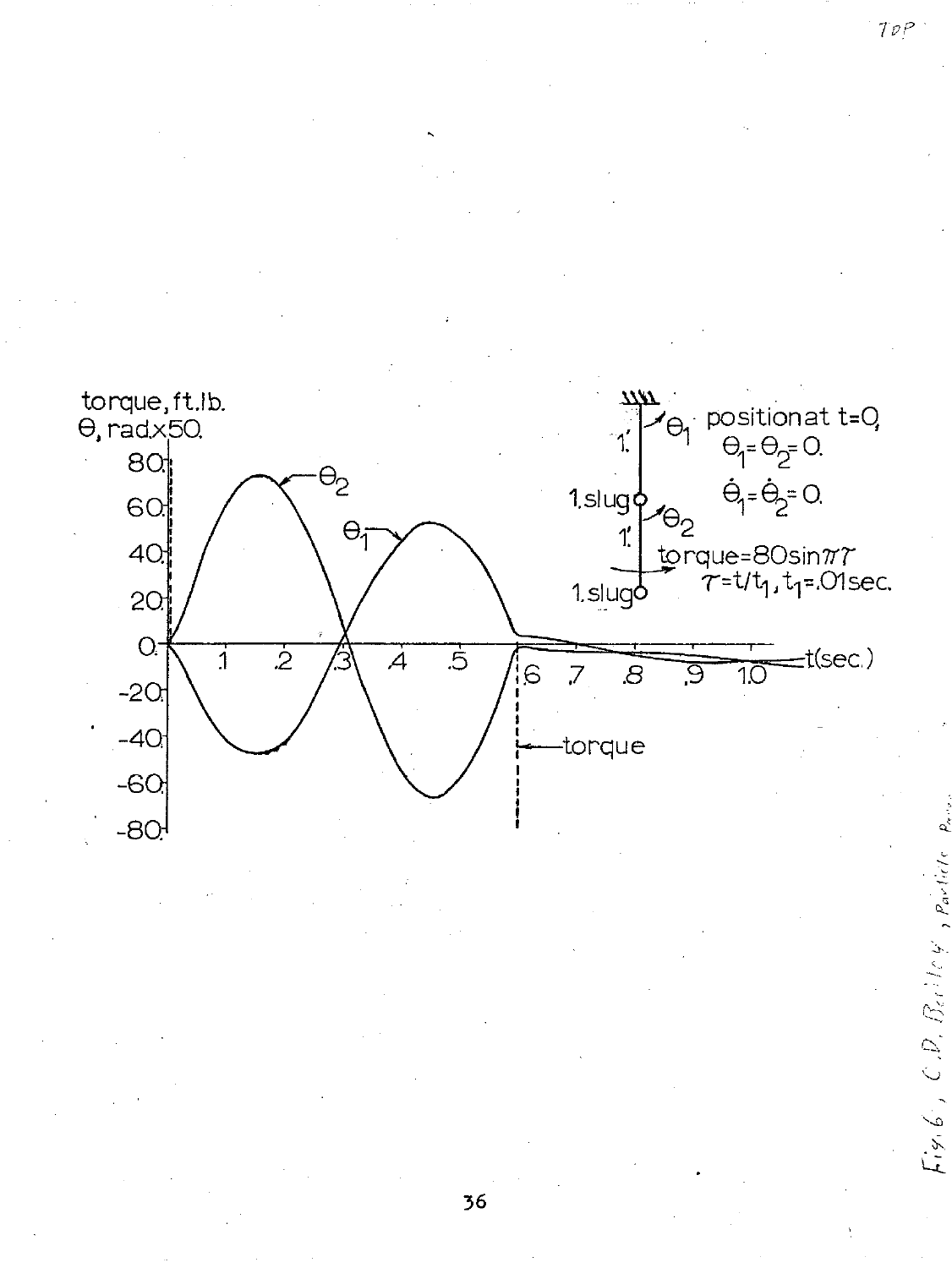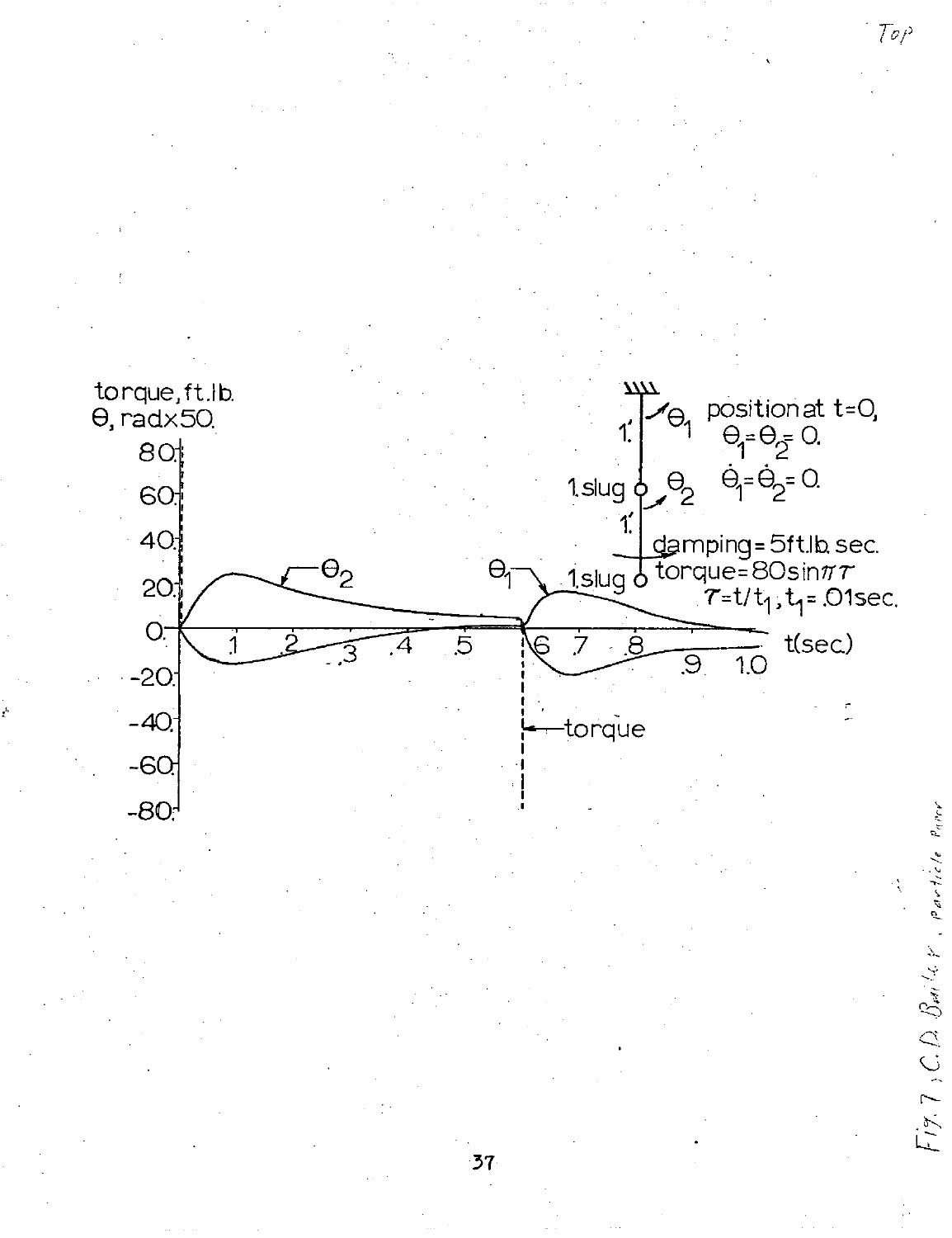